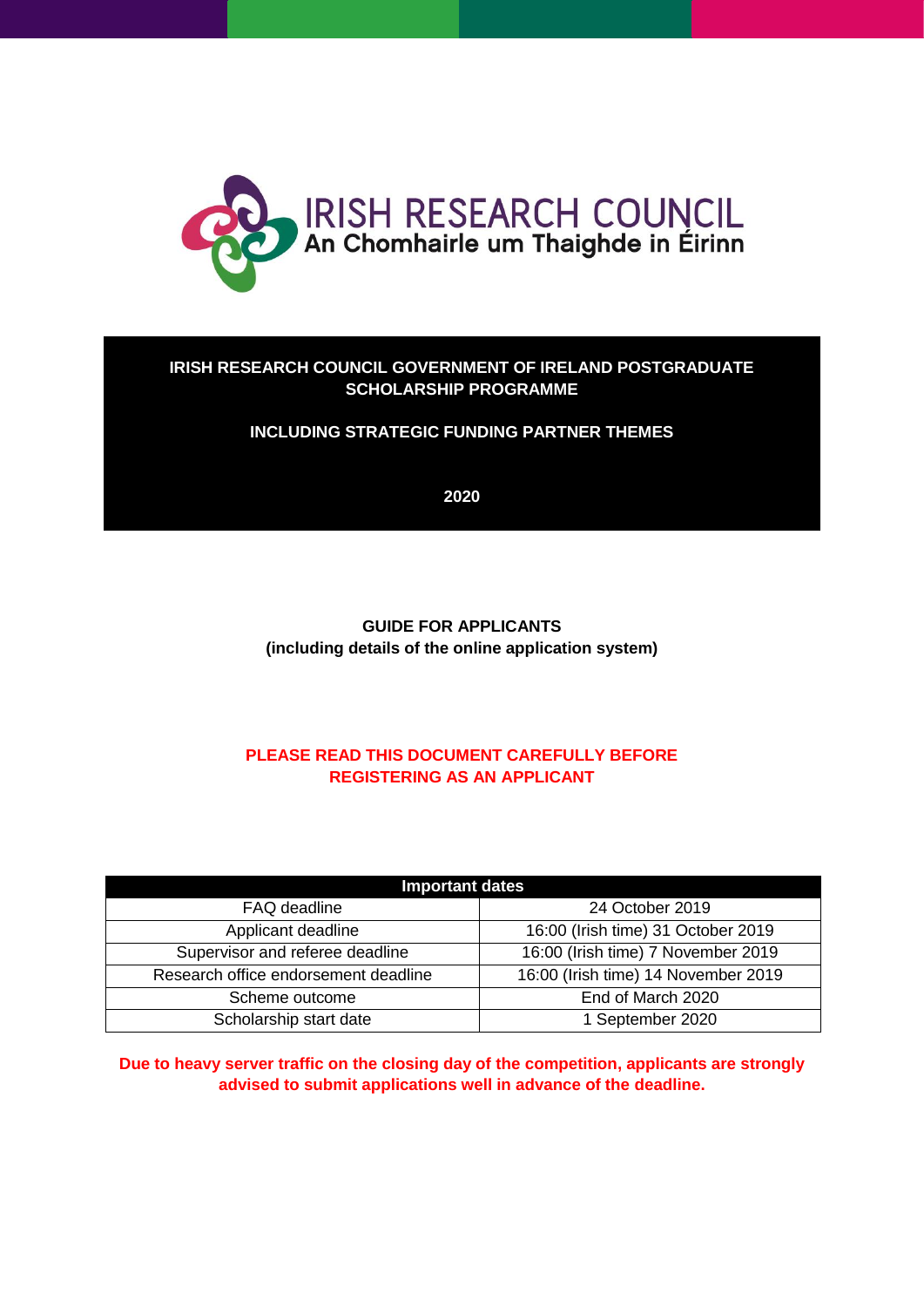## **CONTENTS**

| $\mathbf{1}$ . |  |
|----------------|--|
| 2.             |  |
| 3.             |  |
| 3.             |  |
| 4.             |  |
| 5.             |  |
| 6.             |  |
| 7 <sub>1</sub> |  |
| 8.             |  |
| 9.             |  |
| 10.            |  |
| 11.            |  |
| 12.            |  |
| 13.            |  |
| 14.            |  |
| 15.            |  |
|                |  |

| APPENDIX 1  |  |
|-------------|--|
|             |  |
| APPENDIX 3. |  |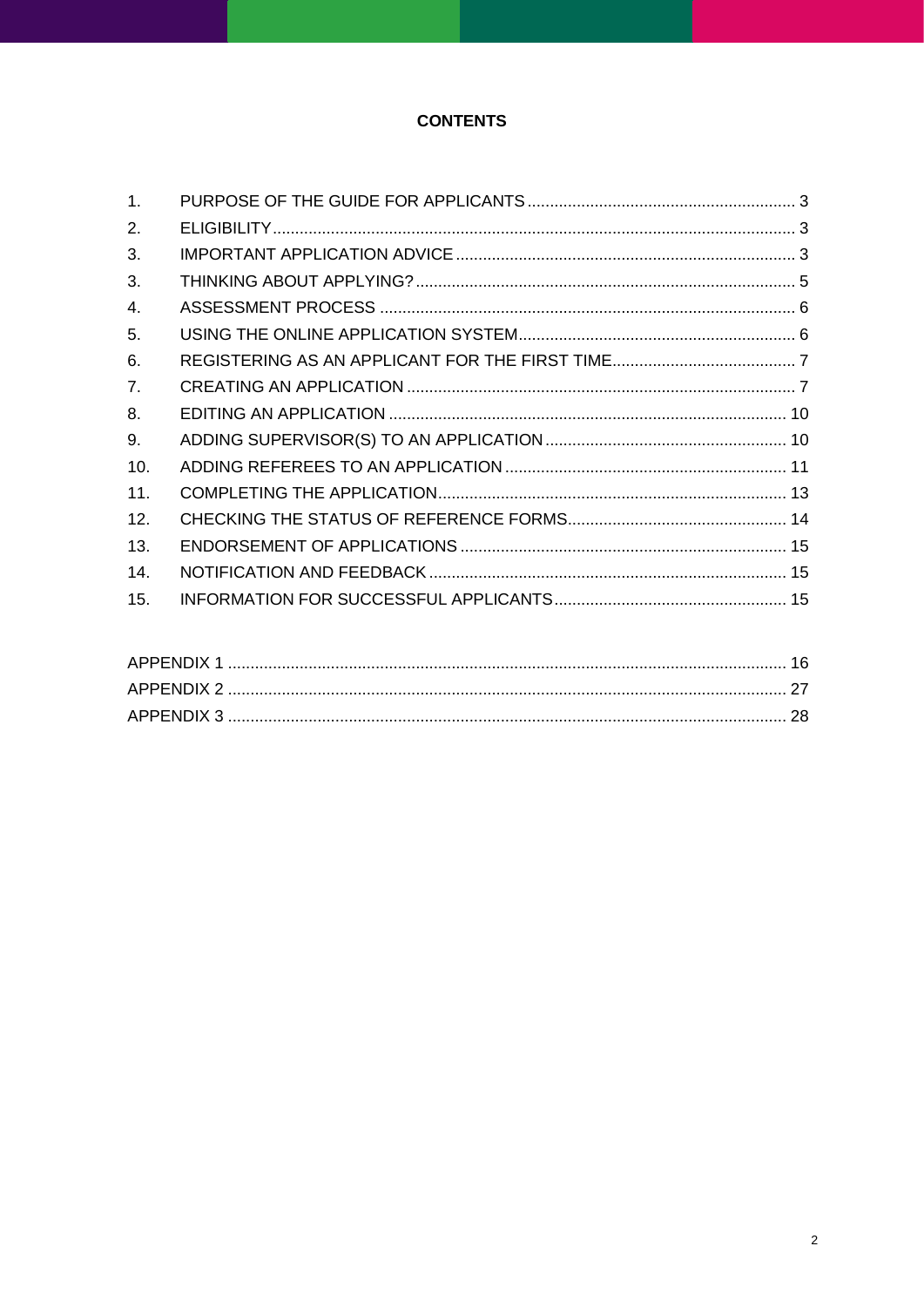#### <span id="page-2-0"></span>**1. PURPOSE OF THE GUIDE FOR APPLICANTS**

- This guide for applicants provides practical information to potential applicants in preparing and submitting an application for an Irish Research Council Government of Ireland Postgraduate Scholarship. It also provides a general overview of the assessment process.
- The Irish Research Council Government of Ireland Postgraduate Scholarship programme is governed by the 2020 [Terms and Conditions](http://research.ie/assets/uploads/2017/05/GOIPG_2019_Terms_and_Conditions_Final1.pdf) and award acceptance documentation. The content of this guide is for general information purposes only. In the event of a discrepancy arising between this guide and the [2019 Terms and Conditions](http://research.ie/assets/uploads/2017/05/GOIPG_2019_Terms_and_Conditions_Final1.pdf) or award acceptance documentation, the latter will prevail.
- Applicants are strongly recommended to familiarise themselves with the 2020 [Terms](http://research.ie/assets/uploads/2017/05/GOIPG_2019_Terms_and_Conditions_Final1.pdf)  [and Conditions](http://research.ie/assets/uploads/2017/05/GOIPG_2019_Terms_and_Conditions_Final1.pdf) and carefully read any frequently asked questions (FAQ) before submitting their application. Both documents are available [on the Irish Research Council](http://research.ie/funding/goipg/?f=postgraduate)  [website.](http://research.ie/funding/goipg/?f=postgraduate)
- The Council reserves the right to revise this guide for applicants.

## <span id="page-2-1"></span>**2. ELIGIBILITY**

- All potential applicants should carefully ascertain whether or not they are eligible to apply to the programme by studying the Eligibility Flowchart on page 4 and the IMPORTANT APPLICATION ADVICE section below.
- Applicants not meeting the eligibility criteria as per the 2020 Terms and Conditions and ineligible according to the flowchart and the Eligibility Quiz should **not** attempt to submit an application.
- Applicant failing the Eligibility Quiz will not be allowed to proceed and create an application in the online system.

#### <span id="page-2-2"></span>**3. IMPORTANT APPLICATION ADVICE**

Applications will be deemed ineligible and will not be considered for funding if:

- an applicant submits more than one application to the 2020 call;
- an application has not been submitted via the online system by the deadline of exactly 16:00 (Irish time) on 31 October 2019. No hardcopies or email forms will be accepted;
- an application does not have all the required participant forms (primary supervisor and two referee forms) completed in full and submitted via the online system by the deadline of exactly 16:00 (Irish time) on 7 November 2019. No hardcopies or email forms will be accepted;
- an application with the Primary Supervisor name at Eligibility Quiz different from the Primary Supervisor name at the Application form.
- an application is incomplete or exceeds the word limits:
- an application includes additional materials other than those requested;
- an application includes materials in a format other than those requested;
- any section of an application has been plagiarised;
- any information supplied in an application is false, misleading or unverifiable with appropriate documentation;
- the research project as proposed in the application form has previously been funded in full, or in part, by the Council or another funding agency;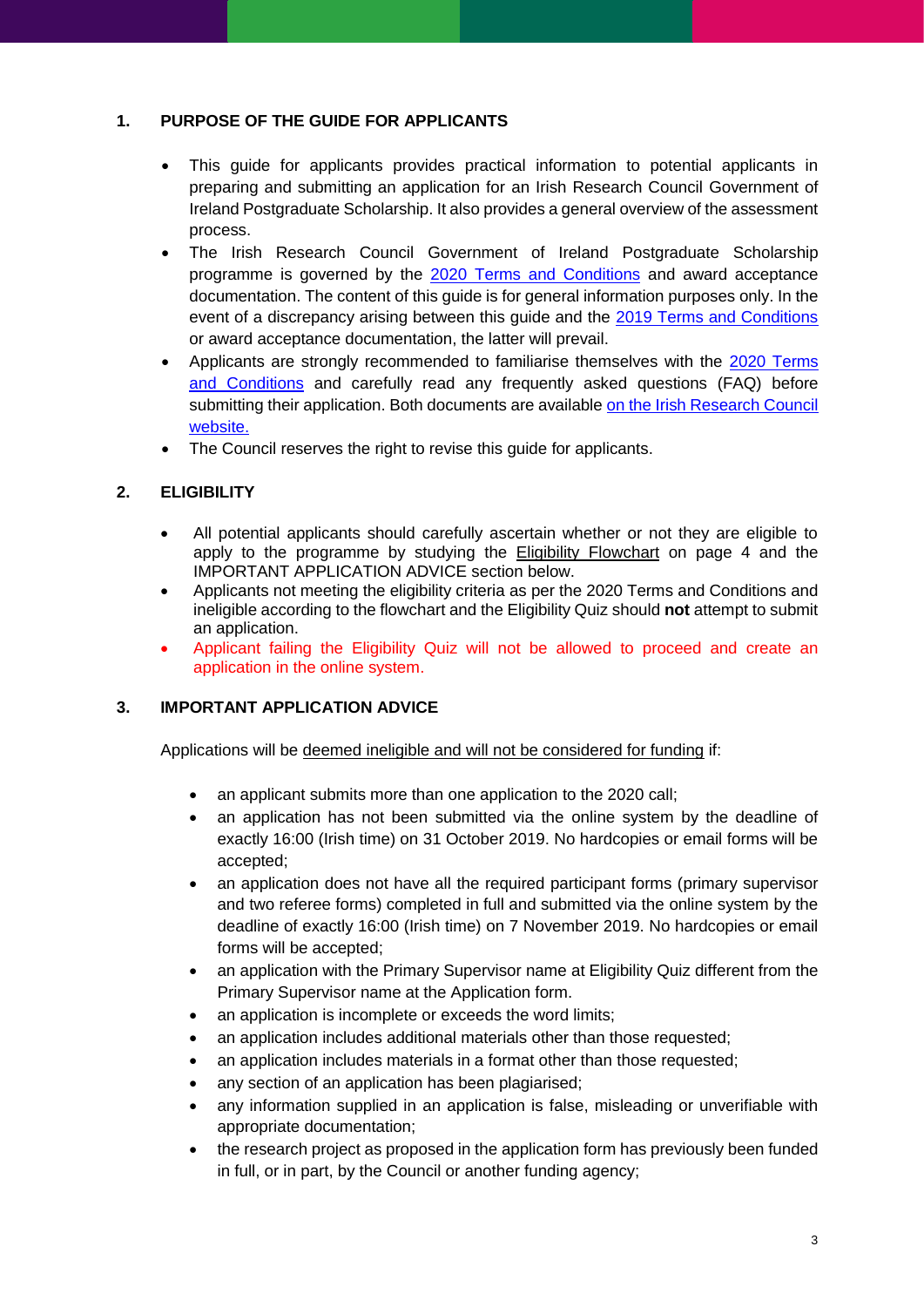- the application is not endorsed by the applicant's higher education institution, i.e. the vice-president/dean of research or their authorised nominees, via the online system by the deadline of exactly 16:00 (Irish time) on 14 November 2019;
- canvassing on behalf of applicants occurs.



## **ELIGIBILITY FLOWCHART**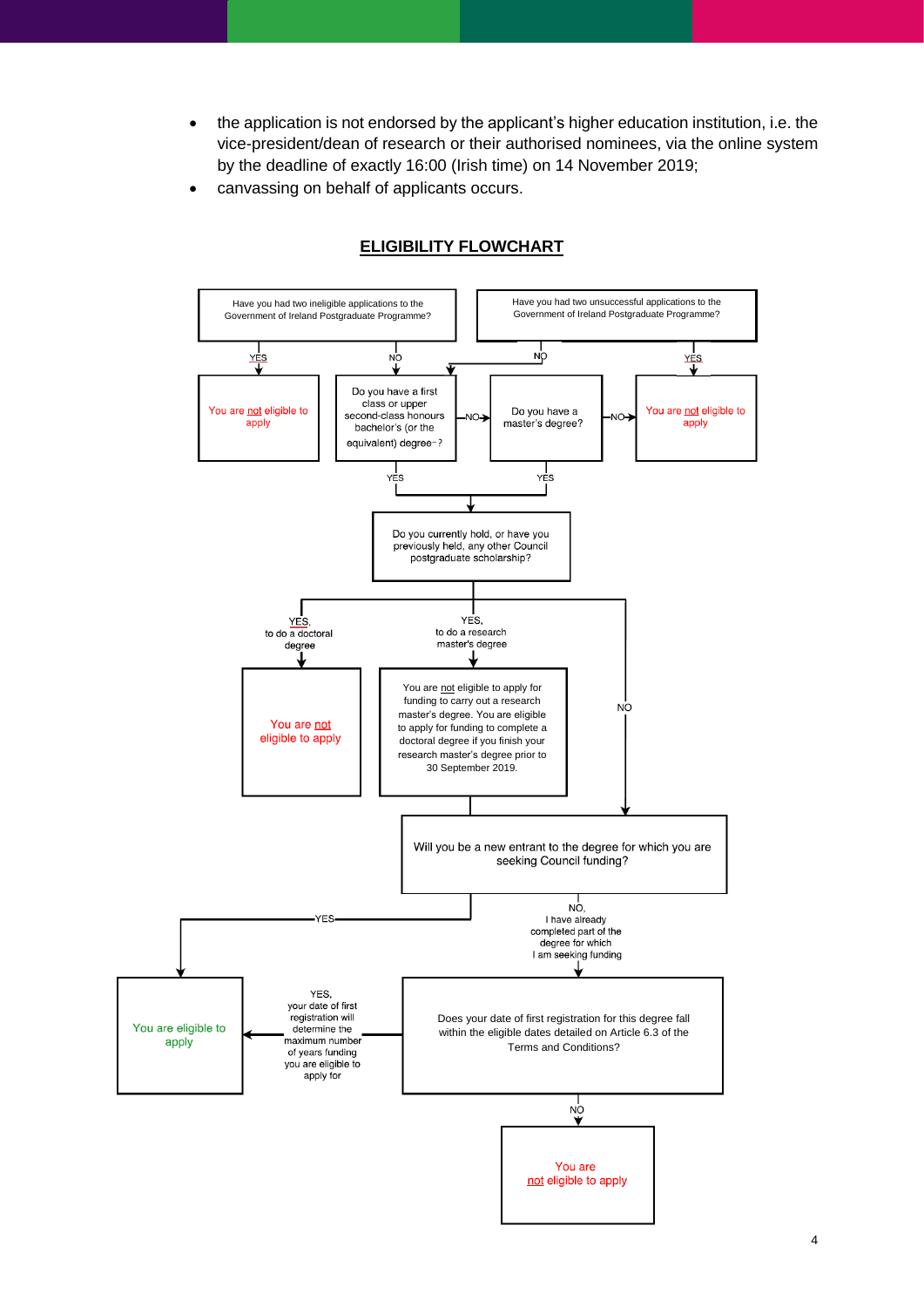## <span id="page-4-0"></span>**3. THINKING ABOUT APPLYING?**

- In addition to Government of Ireland Postgraduate Scholarships, a number of targeted scholarships are offered in collaboration with our **strategic funding partners**. Please see [here](http://research.ie/funding/goipg/) for a full list of targeted scholarships available. Applicants will be asked to choose which scholarship theme they wish to apply for. While applicants may apply for one scholarship theme only, those who choose to apply for a strategic funding partner scholarship will also be considered for a Government of Ireland Postgraduate Scholarship.
- Applications will only be accepted in either the **Irish or English language**. In order to facilitate evaluation by the International Assessment Board, those submitting Irish language applications are invited to accompany them with an English language translation. **Should an English translation not be provided by the applicant, the Council will provide a translation to the International Assessment Board.**
- Applications for a Government of Ireland Postgraduate Scholarship can be made in **any discipline**. Please consult the research categorisation document in Appendix 1 for further descriptions of the primary areas, disciplines and other research areas covered. Applications of an interdisciplinary nature that cross the boundaries between different fields of research are strongly welcomed.
- For reasons of transparency and fairness, **the Council will not enter into written or telephone correspondence with individual applicants.** In particular, the Council will not be in a position to review any eligibility issues you may have. In the first instance, you should contact the research office, i.e. the office of the vice-president/dean of research as applicable, in your proposed higher education institution for information and clarification on the call. It is highly recommended that applicants contact the office well in advance of submitting an application.
- If your research office is unable to answer your query, they should email it to [postgrad@research.ie](mailto:postgrad@research.ie) for answer through the **frequently asked questions (FAQ) process.** An updated FAQ document will be published weekly on the [Council website.](http://research.ie/funding/goipg)
- All applications require a **primary supervisor** who is willing to supervise the proposed research project and two **referees** who know you sufficiently well to provide you with a reference. Your primary supervisor may **NOT** act as one of these referees, however a secondary supervisor **IS** permitted to do so. Please note that the Council is not in a position to recommend supervisors.
- Prior to creating an application, you must contact and discuss your research project with your proposed supervisor(s). Please do **NOT** add a supervisor to your application without their prior approval. It is the sole responsibility of the applicant to inform the proposed supervisor(s) and referees of their nomination. This should be done well in advance of completing the online application process.
- The Council **strongly encourages the submission of applications and participant forms well in advance of the relevant deadline** as heavy server traffic on the day may slow down their submission. Applicants are advised not to wait until the day of the deadline to register on the system or submit their application. If you need to submit your application on the closing day, please allow at least six hours before the deadline.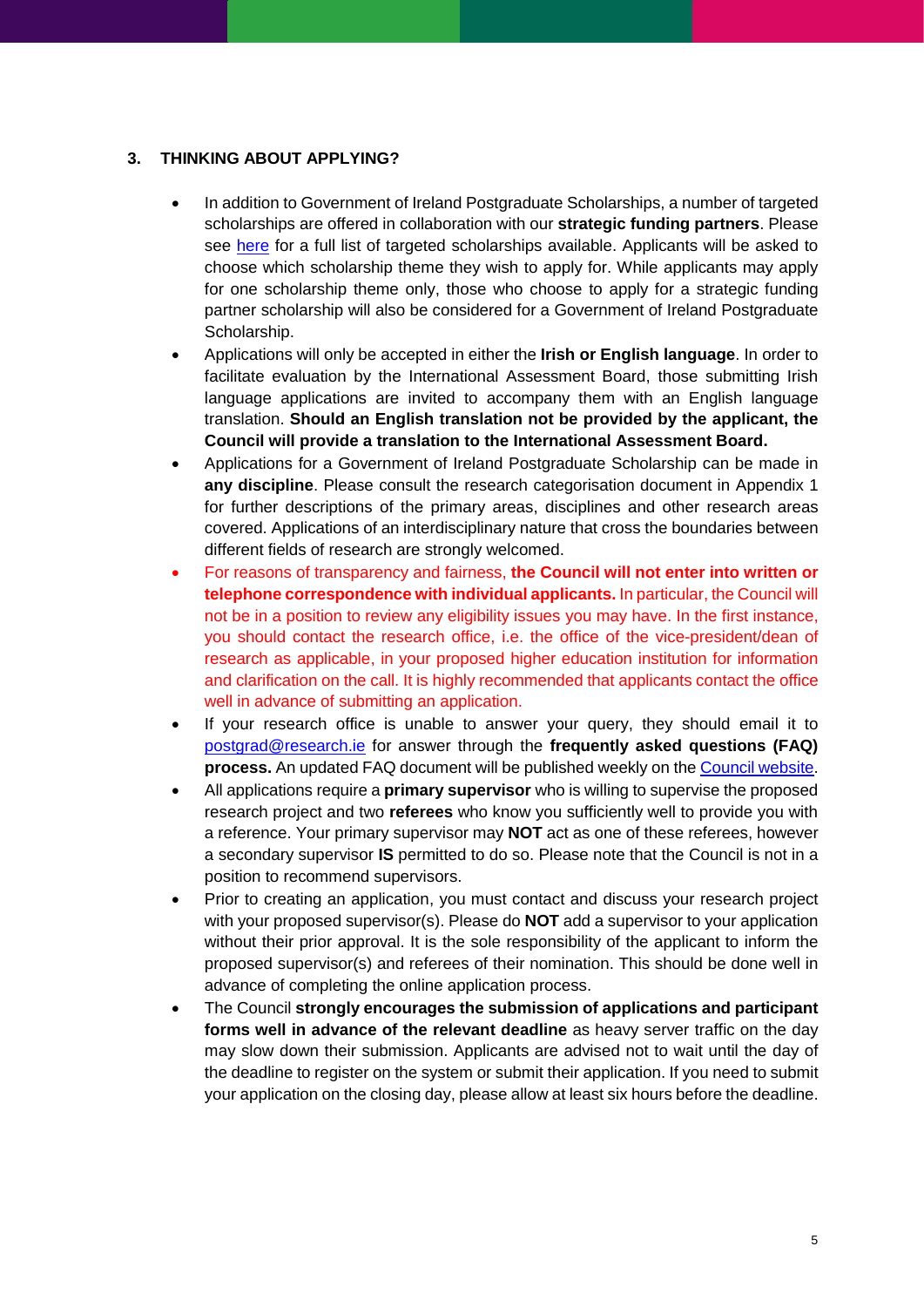#### <span id="page-5-0"></span>**4. ASSESSMENT PROCESS**

- All applications will be assessed solely on the basis of the material provided to the Council at the time of submission.
- There are separate funding streams for 'Arts, Humanities and Social Sciences' and 'Science, Technology, Engineering and Mathematics'. Each stream is assessed independently on a competitive basis.
- Applications are first reviewed by the Council for eligibility and adherence to the [2020](http://research.ie/assets/uploads/2017/05/GOIPG_2019_Terms_and_Conditions_Final1.pdf) [Terms and Conditions.](http://research.ie/assets/uploads/2017/05/GOIPG_2019_Terms_and_Conditions_Final1.pdf)
- Applications are then sent for remote evaluation to an Outer International Assessment Board (OAB). Each application is assessed by at least two remote independent, international reviewers. Each assessor submits their evaluation and the applications are ranked within each of the independent funding streams.
- The top ranked applications are then referred to an Inner International Assessment Board (IAB) where they are assessed by two further independent, international reviewers before being discussed at an Inner IAB panel meeting relevant to the particular funding stream.
- The primary responsibility of the Inner IAB is to determine a quantitative ranking of the applications presented to it, arrive at an overall judgement of standard and make final recommendations to Council.
- The Council's decision on whether to award a scholarship under this programme is final.
- Applications are assessed under four headings: (1) applicant; (2) project; (3) training and career development aspects of the proposal; and (4) environment. Assessors consider all four headings and allocate scores as per the evaluation criteria detailed in Appendix 2. Applicants are advised to familiarise themselves fully with the evaluation criteria prior to making an application to the programme
- If total average score is the same between two or more applications, applications with the same average scores will be ranked according to their Project average score.

## <span id="page-5-1"></span>**5. USING THE ONLINE APPLICATION SYSTEM**

- The online system can only be guaranteed to be fully operational using the following browsers:
	- $>$  Internet Explorer: version 9.0 and higher
	- > Firefox: two most recent versions
	- Google Chrome: two most recent versions
	- $>$  Safari: two most recent versions
- If you have a technical issue regarding use of the online system, please read these guidelines and the FAQ document available on our website. If your issue is not addressed through either of these mechanisms, only then should you email system@research.ie with an outline of your technical issue.
	- For any technical query, please include:
		- > your project ID
		- $>$  the browser you are using:
		- and, if appropriate, a screenshot of any error messages.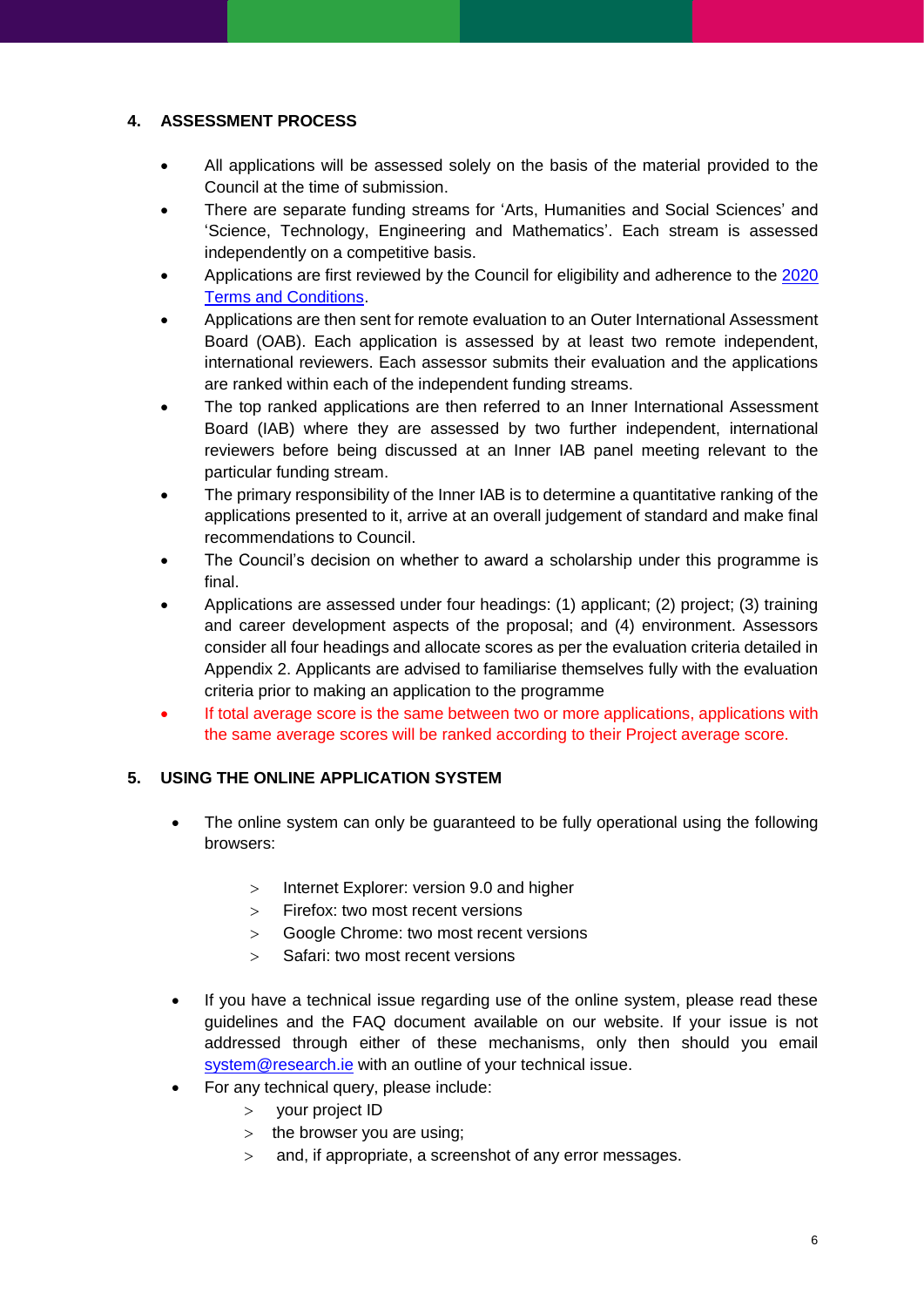- Applicants should not log into their profile or application form in different browsers at the same time. This may cause the system to invalidate your login session and any information you have entered will be lost.
- If you enter information and do not click the 'save draft' button before navigating away from the page, the information will be lost.
- No alterations can be made to an application once it has been submitted. It is therefore important that you check and re-check the application form until you are fully satisfied with all sections before submitting.

#### <span id="page-6-0"></span>**6. REGISTERING AS AN APPLICANT FOR THE FIRST TIME**

- In order to register as an applicant on the online system for the first time, click [here](https://irishresearch.smartsimple.ie/s_Login.jsp) and complete the applicant registration form as prompted.
- Once you have filled in the required details, click 'submit' at the bottom of the registration page. A confirmation email will automatically be sent to the email address you have provided. This email confirms that you have successfully registered for the online system and will issue you with a username and password.
- If you do not receive this email, please check your spam folder and ensure that the [ircapps@research.ie](mailto:ircapps@research.ie) email address is on your 'safe senders' list. If you are using an institutional or work email account, you may need to check with your IT department to ensure there is no issue with your organisation's internal firewall.
- Once you have received your username and password, you should access the online system [here](https://irishresearch.smartsimple.ie/s_Login.jsp) using the login details provided.
- If you have lost or forgotten your password, navigate to this [link](https://irishresearch.smartsimple.ie/s_Login.jsp) and click 'forgot password?'. A system-generated password will be forwarded to your email address. If you do not receive this email, please check your spam folder. Please note that it may take up to 15 minutes to receive the email containing your new password.

## <span id="page-6-1"></span>**7. CREATING AN APPLICATION**

• When you log into the online system, you will be presented with the 'home' screen below where you can create and edit your application prior to the applicant deadline.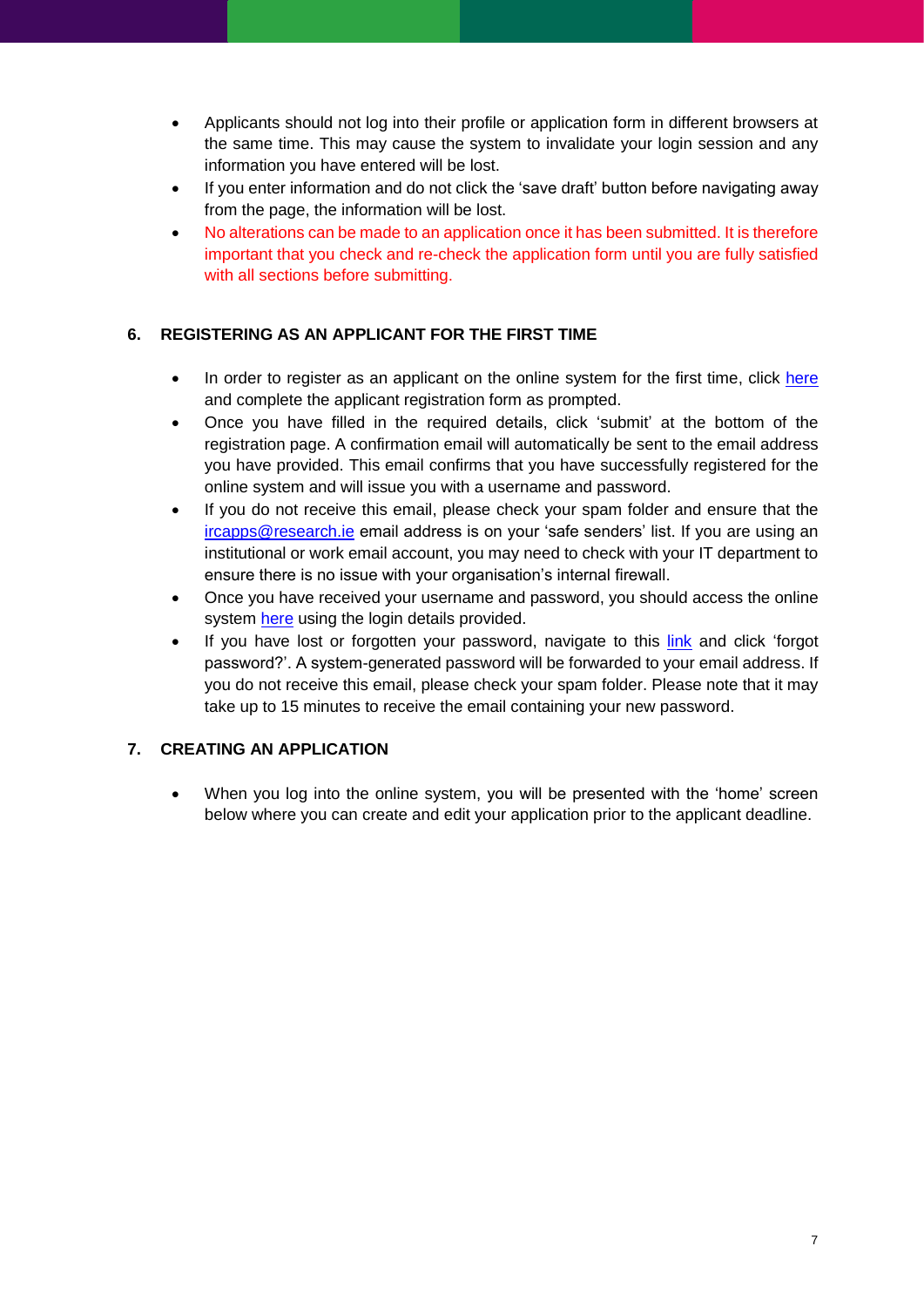| <b>Supported browsers</b>                                                                          | <b>Change Password</b>        | Manage your profile                     |
|----------------------------------------------------------------------------------------------------|-------------------------------|-----------------------------------------|
| Firefox, Chrome and Safari (2 most recent<br>versions), Internet Explorer (version 9 or<br>higher) |                               |                                         |
| <b>Applications by status</b>                                                                      |                               |                                         |
| <b>Draft applications</b>                                                                          | <b>Submitted applications</b> | <b>Closed and archived applications</b> |
| <b>Open calls</b>                                                                                  |                               |                                         |
| <b>Open calls</b>                                                                                  | <b>Applicant guidelines</b>   |                                         |

- Begin creating your application by clicking on the 'open calls' icon.
- Click on the 'Begin Eligibility Quiz' button to access a short quiz which will determine whether or not you are eligible to apply to the programme.

| <b>Programme Name</b>                             | Call<br><b>Status</b> | <b>Applicant Submission</b><br><b>Deadline Date</b> | <b>Participants Submission</b><br>Deadline Date | <b>Research Body Submission</b><br><b>Deadline Date</b> |                               |
|---------------------------------------------------|-----------------------|-----------------------------------------------------|-------------------------------------------------|---------------------------------------------------------|-------------------------------|
| Government of Ireland Postgraduate<br>Scholarship | $\bigcirc$ pen        | 01/11/2018 16:00                                    | 08/11/2018 16:00                                | 15/11/2018 16:00                                        | <b>Begin Eligibility Quiz</b> |

• Potential applicants who are not eligible to apply to the programme will receive the following message and will **not** be able to complete an application form:



You are eligible for the Government of Ireland Postgraduate Scholarship, please click the Continue to Application button below.

The application form can then be accessed as pictured below: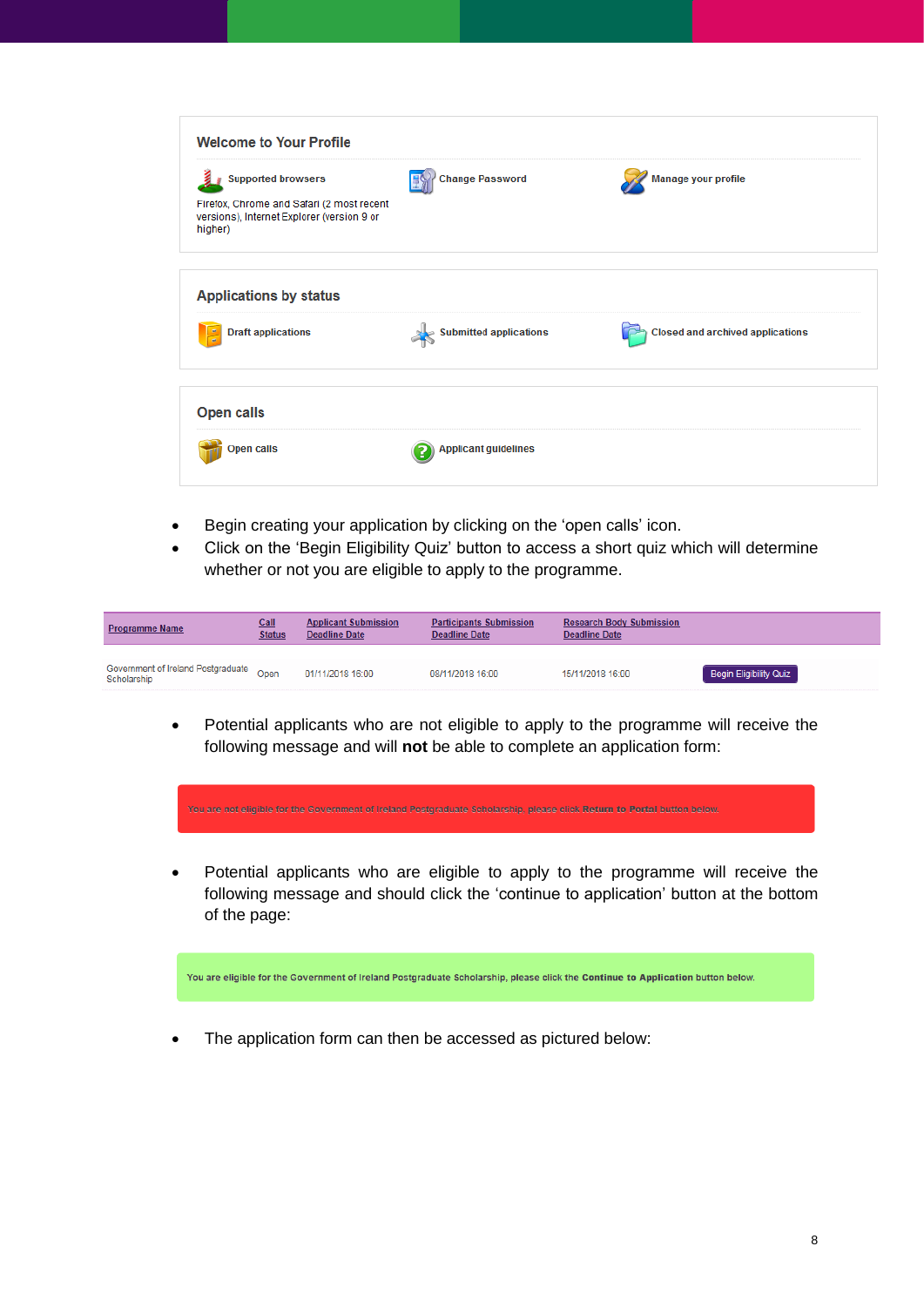| * Please select the<br>appropriate scholarship<br>theme for which you are<br>applying: | -- Select one --<br>◡               |
|----------------------------------------------------------------------------------------|-------------------------------------|
| * Project title:                                                                       | ℯ<br>100 words left                 |
| * Irish research body:                                                                 | (၁<br>Ä                             |
| * Department:                                                                          |                                     |
| * Application in Irish:                                                                | $\bigcirc$ Yes $\bigcirc$ No<br>ℯ   |
| English translation:                                                                   | Click Save before adding attachment |

- Begin by selecting the appropriate scholarship theme for which you are applying and entering your project title.
- Your proposed higher education institution should be selected using the 'Irish research body' field. Use the predictive text field or click the 'lookup' button and select the appropriate check box next to your proposed higher education institution and it will be associated with your application.
- Once you have associated a higher education institution with your application, click 'save draft'. At this point, your draft application has been created. The tabs below will appear at the top of the application form. The system will default to 'edit' mode and you can input information and save it by clicking the 'save draft' button at the bottom of the page.

|  |  |  |  | OVERVIEW PRIMARY AND ADDITIONAL PARTICIPANTS TRACK RECORD PERSONAL STATEMENT TRAINING AND CAREER DEVELOPMENT PLAN PROPOSED RESEARCH APPLICANT DECLARATION |  |  |
|--|--|--|--|-----------------------------------------------------------------------------------------------------------------------------------------------------------|--|--|
|--|--|--|--|-----------------------------------------------------------------------------------------------------------------------------------------------------------|--|--|

- If you have selected 'yes' to your application being in Irish, you now have the option to 'upload' your own English translation in PDF format.
- The 'applicant details' section is largely populated based on your personal profile. If you would like to update any of this information, click 'save draft' and navigate back to the home screen where you can find the 'manage your profile' icon.
- ORCID provides a persistent digital identifier that distinguishes you from every other researcher and, through integration in key research workflows such as manuscript and grant submission, supports automated linkages between you and your professional activities ensuring that your work is recognised. If you do not currently have an ORCID, please register for one at [www.orcid.org.](http://www.orcid.org/)
- As detailed in the 2020 [Terms and Conditions](http://research.ie/assets/uploads/2017/05/GOIPG_2019_Terms_and_Conditions_Final1.pdf) the duration of funding to be awarded is dependent on the type of degree being pursued. If the application is successful, funding will only be provided for the degree type requested in the original application.
- For scholars who have already completed part of the postgraduate degree for which they are seeking funding, the duration of funding to be awarded is dependent on the type of postgraduate degree being pursued and the date of first registration. It is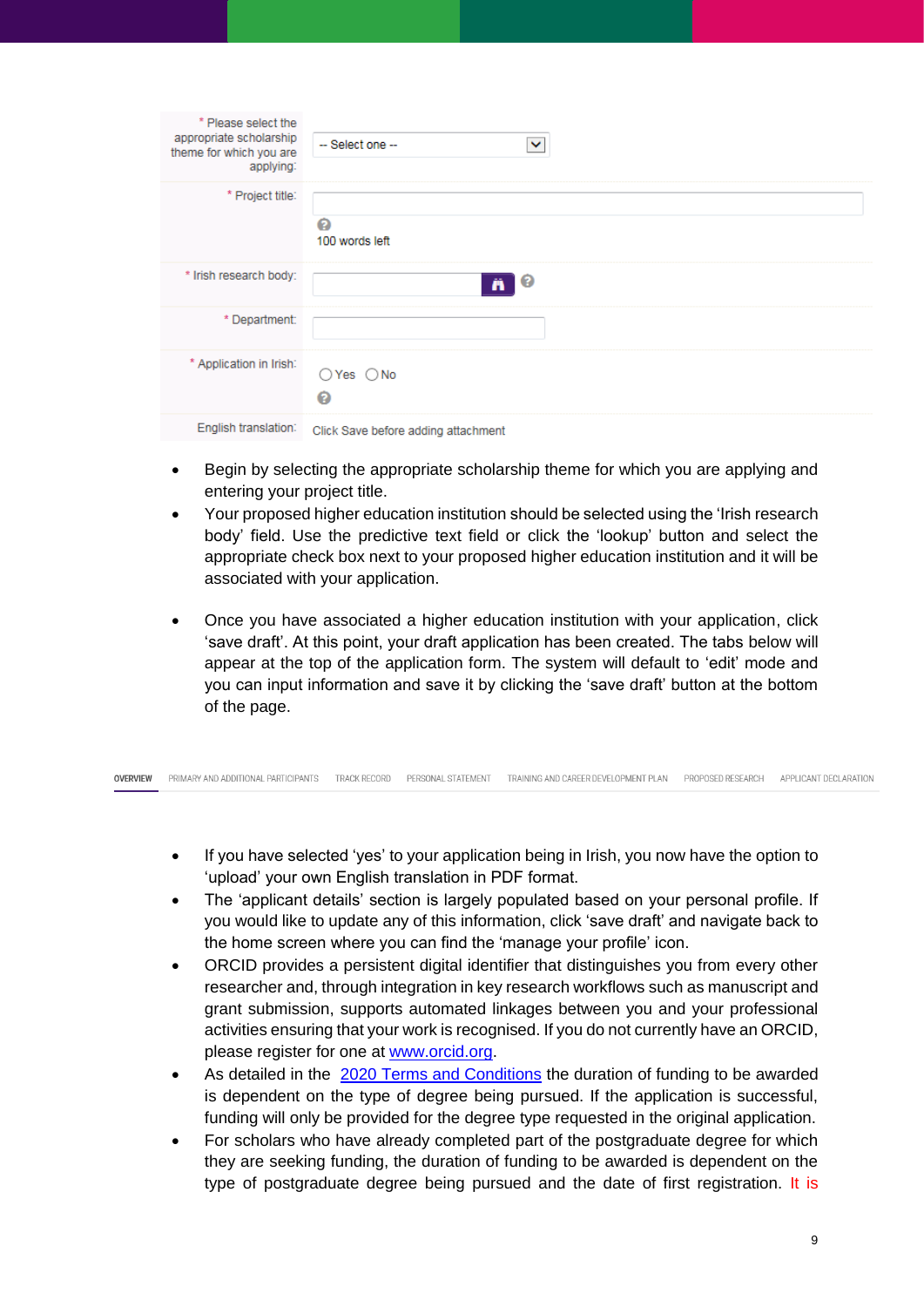important to enter the date of first registration correctly as it is used to assess your eligibility for the type of degree selected and, if eligible, the duration of funding applicable.

• Please only add participants to your application form under the 'primary and additional participants' tab. The participants section should be ignored on all other tabs.

#### <span id="page-9-0"></span>**8. EDITING AN APPLICATION**

- You can access and edit your application as often as you like prior to the applicant deadline so long as the application has not been submitted and remains in draft status.
- Do not use the browser 'back' button at any stage as you may lose essential information.
- From the home screen, click on the 'draft applications' icon.
- You must be in 'edit' mode to input information to your application form. You can switch between the 'view' and 'edit' modes at the top left of the browser window.
- As each applicant can only submit one application, the message below will now appear if you click on the 'open calls' icon on your home page.

You have already created an Application for this Call. Please click your Draft Applications icon on your Portal.

• Please ensure that you click the 'save draft' button at the bottom of each page before moving from one tab to the next. If you input information on a tab and switch to another without clicking 'save draft', this information will be lost.

#### <span id="page-9-1"></span>**9. ADDING SUPERVISOR(S) TO AN APPLICATION**

- It is the applicant's responsibility to ensure that their primary supervisor completes their reference form through the online system by the **deadline of exactly 16:00 (Irish time) on 7 November 2019**. This form will **not** be accepted by email, in hardcopy or by any other means. The Council is not responsible for ensuring that participant forms are submitted on time through the online system.
- You must associate a pre-registered primary supervisor with your application through the participants section at the bottom of the 'primary and additional participants' tab.
- Primary supervisor details must be the same as those input at 'Eligibility Quiz' stage. Applications with a discrepancy in Primary Supervisor details will be deemed ineligible.
- It is important that you ensure that 'supervisor' is displayed in the drop-down field to the right of the 'lookup' button when adding a primary supervisor to your application. Please do not add any other roles (e.g. academic mentor) to your application.

|  |  |  | <b>A</b> Supervisor <b>v</b> |  |  |
|--|--|--|------------------------------|--|--|
|--|--|--|------------------------------|--|--|

• Use the predictive text field or click the 'lookup' button to find and 'add' your chosen primary supervisor to your application. Click 'save draft' and your primary supervisor will be associated with your application.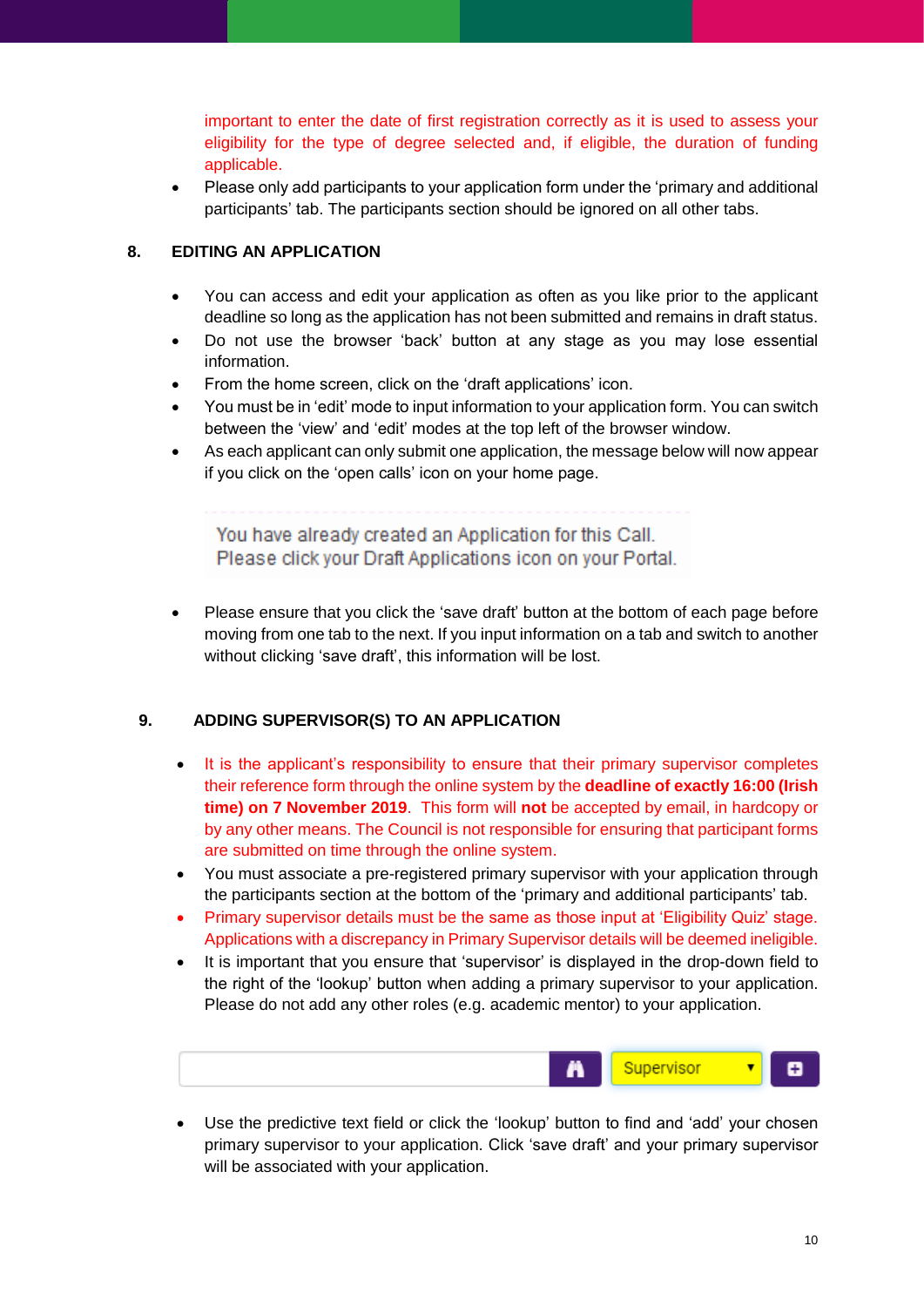- If you cannot find your chosen primary supervisor, please contact them to ensure they have registered through the research office in their higher education institution.
- Your primary supervisor is now an associated participant on your application and will receive an automatically generated email notifying them that they have been added as a participant to your application. This email will contain login details for the online system where they will be able to complete their supervisor reference form.
- Applicants are advised to check with their primary supervisors that they have received this email. If they do not receive the email, they should check their spam folder and ensure that the *ircapps@research.ie* email address is on their 'safe senders' list. If they are using an institutional or work email account, they may need to check with their IT department to ensure there is no issue with their organisation's internal firewall.
- One secondary supervisor may be associated with your application. Please note that secondary supervisors will **NOT** receive an email notifying them they have been added as a participant to your application.
- If you want to remove the primary supervisor you have associated with your application while it is still in draft status, select the check box beside their name at the bottom of the participants tab, click the 'remove' button and save your application. The primary supervisor will then be removed, and you can add an alternative as per the instructions above. If you remove a primary supervisor from your application, they will not be automatically notified. It is the applicant's responsibility to notify the primary supervisor that they are no longer assigned to an application.
- If the primary supervisor in question has been registered with the incorrect email address, then the research office should contact the Council to amend the primary supervisor's contact details on the online system.
- Please note that supervisors cannot create or submit their reference form until after you submit your application. Prior to submitting your application, your primary supervisor can view your application in draft status.
- Once all the relevant participants have been added to your application, their details will be listed in the 'participants' section of the bottom of the 'primary and additional participants' tab.

## <span id="page-10-0"></span>**10. ADDING REFEREES TO AN APPLICATION**

- It is the applicant's responsibility to ensure referees complete their respective forms through the online system by the **deadline of exactly 16:00 (Irish time) on 7 November 2019**. These forms will not be accepted by email, in hardcopy or by any other means. The Council is not responsible for ensuring that participant forms are submitted on time through the online system.
- Referees do not need to be pre-registered on the online system. Click the blue '**HERE**' link under the 'adding referees' section on the 'primary and additional participants' tab and enter the contact details for referees one at a time.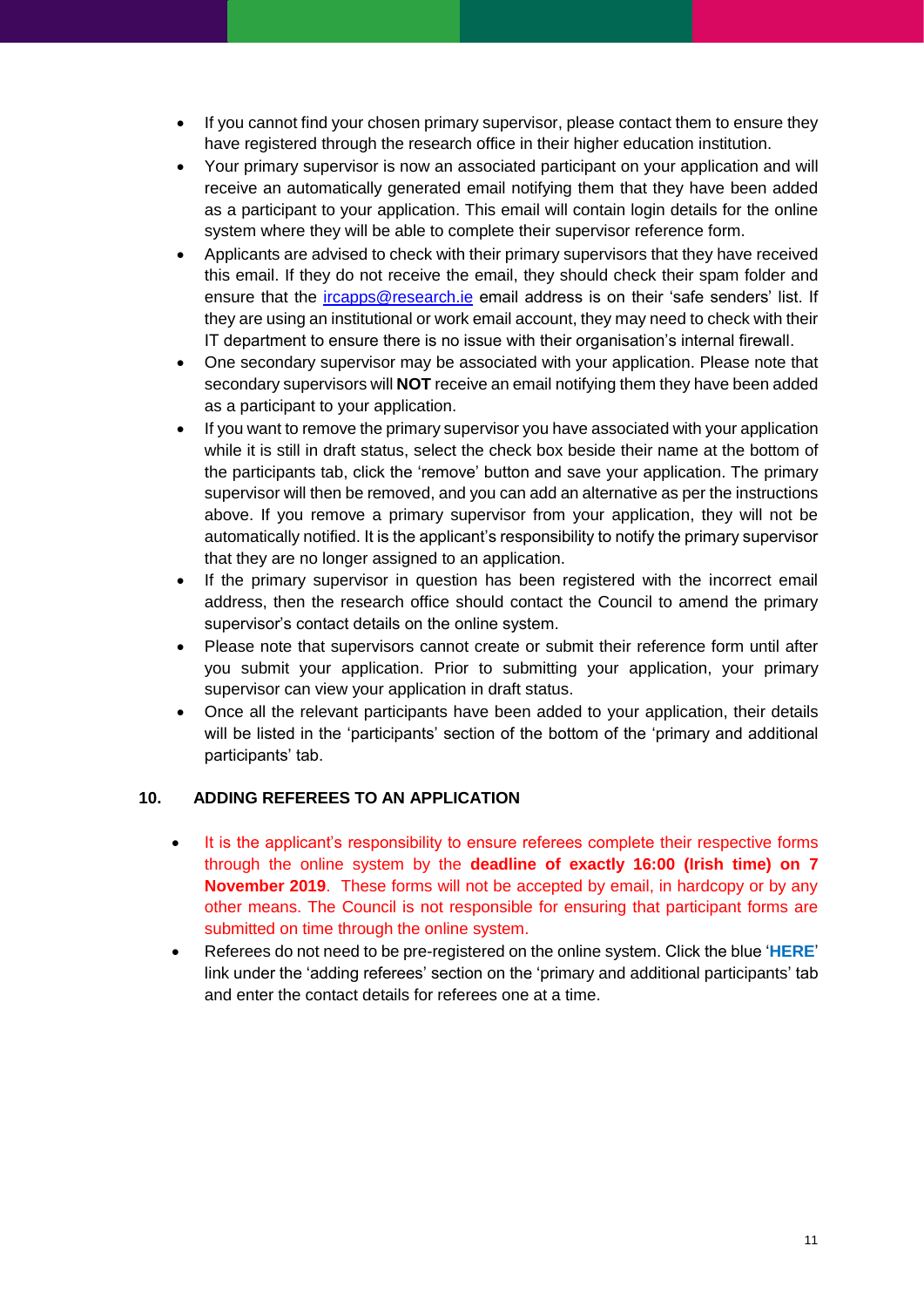#### $\blacksquare$  Referees

- You must associate two referees with your application, neither of whom may be your primary supervisor.
- A suitable referee is an individual who knows you sufficiently well to provide you with a reference, e.g. a principal investigator or a mentor from any time in your career or education.
- Each referee will be required to provide an online reference as part of your application.
- To enter and sign up your referees, please click HERE
- After you have added a referee, please click Save Draft at the bottom of this page. Referees are not linked to your application until you have done so. Once you have clicked Save Draft, the referee's name will appear in the participants' section of your application form.
- Once the referee's name is listed in the participants' section of your application form, they will receive an automatic email advising them to log into the system and create a reference form. You should check with your referees as early as possible to ensure that they have received this email and can access the online system.
- . It is ESSENTIAL that you ensure the email addresses you provide for your referees are correct. If an incorrect email address is entered, your referee will NOT receive the automatic email and will therefore be unable to access the online system to complete their reference form. This will result in your application being deemed ineligible.
	- The last dropdown box on the referee registration page gives two options: 'referee 1' and 'referee 2'. Please ensure you select 'referee 1' for your first referee, and 'referee 2' for your second. Once you have registered your referees by entering their information and clicking 'submit', please click 'save draft' at the bottom of the page. Only by doing this will the referees be added to your application.
	- Please note that your primary supervisor may **NOT** act as one of your referees, however your secondary supervisor **IS** permitted to do so.
	- An automated email will be sent to each referee as soon as they have been added to the application. This email will contain their login details for the online system where they will be able to complete their reference form. Referees can create and submit their forms as soon as they receive this email.
	- Applicants are advised to check with their referees that they have received this email. If they do not receive the email, they should check their spam folder and ensure that the [ircapps@research.ie](mailto:ircapps@research.ie) email address is on their 'safe senders' list. If they are using an institutional or work email account, they may need to check with their IT department to ensure there is no issue with their organisation's internal firewall.
	- **Referees do not have access to your application form, either in draft status or when submitted.**
	- Should a referee's email address be incorrect while the application is still in draft status, this can be corrected by removing the referee in question and re-adding them with the correct details.
	- If you want to remove a referee you have associated with your application while it is still in draft status, select the check box beside their name at the bottom of the participants tab, click the 'remove' button and save your application. The referee will then be removed, and you can add an alternative as per the instructions above. If you remove a referee from your application, they will not be automatically notified. It is the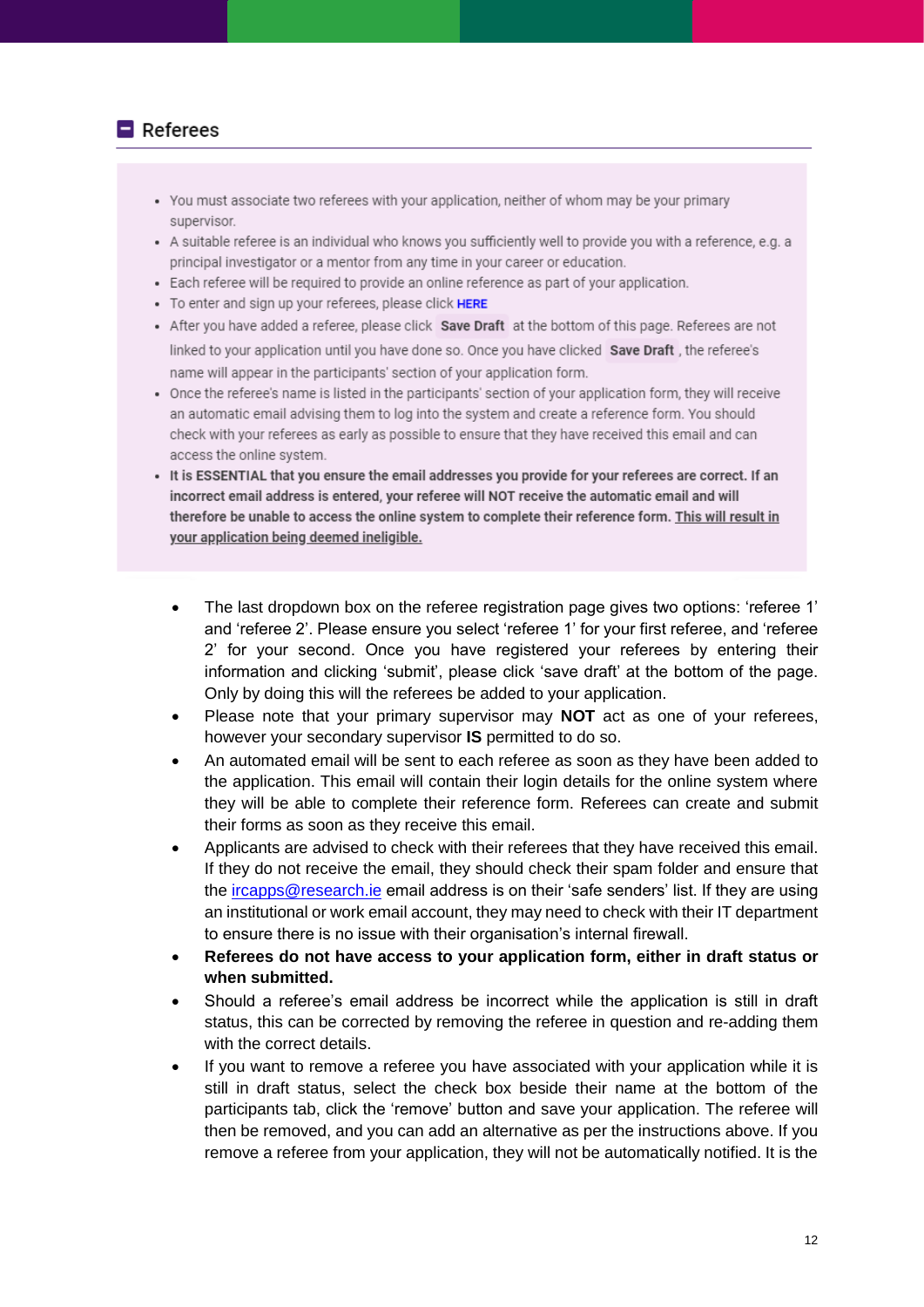applicant's responsibility to notify the referee that they are no longer assigned to an application.

- If the application is submitted where an incorrect email address is supplied for either referee, they will not receive login details for the online system and will not be able to complete their participant form. Please ensure all email addresses are correct prior to submission. As stated above, once the application has been submitted, no alterations are possible.
- Once all the relevant participants have been added to your application, their details will be listed in the 'participants' section of the bottom of the 'primary and additional participants' tab.

**PRIMARY AND ADDITIONAL PARTICIPANTS TRACK RECORD PERSONAL STATEMENT** TRAINING AND CAREER DEVELOPMENT PLAN PROPOSED RESEARCH APPLICANT DECLARATION OVERVIEW

#### <span id="page-12-0"></span>**11. COMPLETING THE APPLICATION**

- **Degree results as entered in the application form and endorsed by the HEI must be your overall results and verifiable as such on coloured-scanned copy of official transcripts.** If official transcripts do not confirm your overall result and year of award **EXACTLY** as detailed in the application, any conditional offer of a scholarship will be withdrawn. Supporting, non-returnable material must be forwarded to the Council for inspection before the scholarship can commence. All transcripts must be appropriately stamped and signed to confirm that they are official documents of the institution.
- When completing the 'proposed research' tab, please consult the research categorisation document in Appendix 1 for further descriptions of primary area, discipline and other research areas.
- When completing the 'personal, ethical and sex/gender statements' tab, please consult the sex/gender dimension statement in Appendix 3 for further information.
- Under the 'applicant declaration' tab, applicants are asked whether or not they would like the Council to make their application available to other agencies and/or employment or enterprise partners for funding consideration. This consideration is in addition to the current Council scholarships on offer and will not affect assessment of your application in any way.
- **Random sampling for evidence of plagiarism will be carried out during the assessment process.** Applicants who have been found to plagiarise will be prohibited from applying for Council funding in the future. Suspected instances of plagiarism will be brought to the attention of the higher education institution.
- No alterations can be made to an application once it has been submitted. It is therefore important to check and re-check the application form until you are fully satisfied with all sections before submitting. If successful, you will only be offered funding to carry out the project as detailed in the application.
- In order to submit your application, click 'submit application' at the bottom of the form.
- The following message will be displayed once your application has been submitted successfully.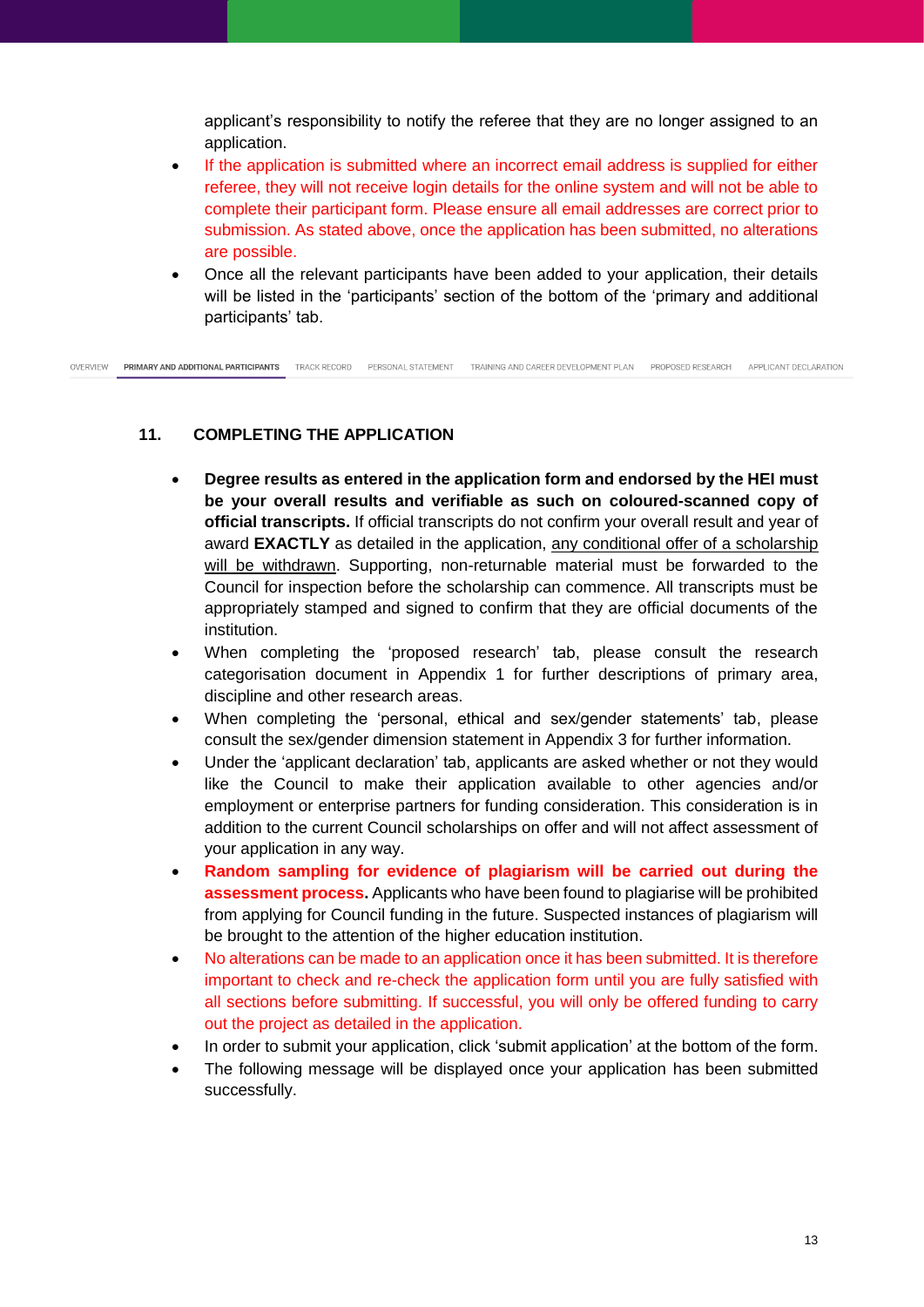

# **Submission Successful**

**Project ID:** 

**Project Title:** 

- Once an application has been submitted, the online system generates a number of automated emails to the participants included on the application.
- Referees can create and submit their forms as soon as they have been added to the application. Please note that the primary supervisor can only complete their form after the application has been submitted.

#### <span id="page-13-0"></span>**12. CHECKING THE STATUS OF REFERENCE FORMS**

- It is the responsibility of the applicant to ensure that the primary supervisor and referee forms are submitted **by the deadline of exactly 16:00 (Irish time) on 7 November 2019.**
- The status of these forms can be checked at any stage by logging into the online system and clicking on the 'submitted applications' icon on the 'home' screen. The information contained in the 'referees' status' and 'supervisor/mentor status' columns confirm who has been assigned to the application and the status of their reference form.
- If the form is listed as 'in preparation' or 'draft', it has not been received by the Council. If the form is listed as 'submitted' or 'completed', it has been received by the Council.

| <b>Referees Status</b>                                                          | <b>Supervisor/Mentor Status</b>                         |
|---------------------------------------------------------------------------------|---------------------------------------------------------|
| 2 Referees Assigned<br>$\bullet$ $\qquad \qquad$ - Draft<br>I- Submitted<br>. . | Supervisor Assigned<br><b>Supervisor Form Completed</b> |

• If necessary, you should contact your proposed primary supervisor and/or referees to ensure their forms will be submitted before the deadline. The online application system will automatically shut down after the deadline passes.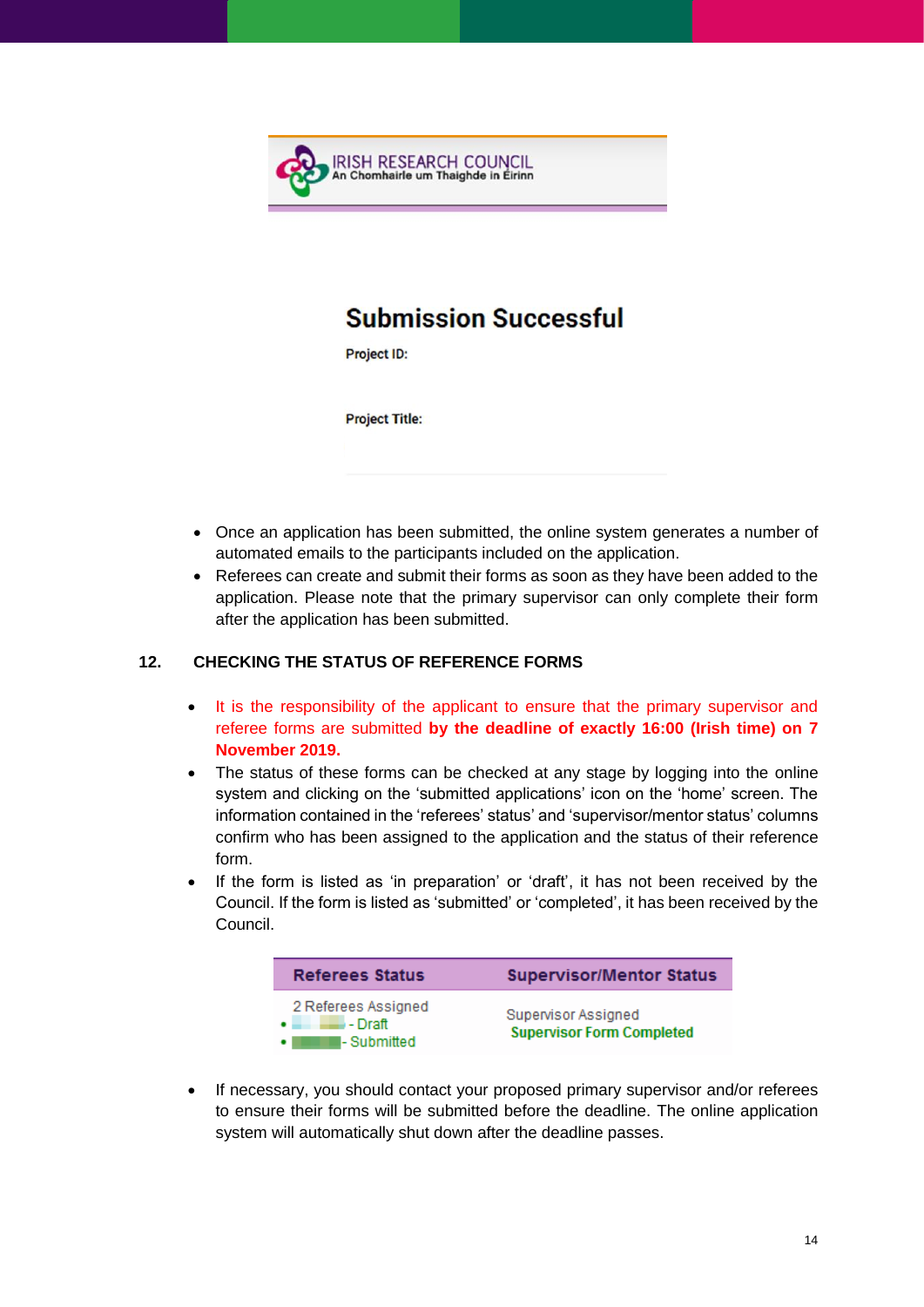#### <span id="page-14-0"></span>**13. ENDORSEMENT OF APPLICATIONS**

- The research office endorsement is the final step in the application process. All applications must be endorsed on behalf of the proposed higher education institution by the office of the vice-president/dean of research as applicable.
- Applications missing a referee or primary supervisor form will be deemed ineligible.
- Once the research office has endorsed an application, the status of the application will change from 'application received' to 'ready for review'.
- If the research office rejects the application, the status will be updated to 'ineligible application'.

#### <span id="page-14-1"></span>**14. NOTIFICATION AND FEEDBACK**

- The Council is precluded from discussing results of the competition or the outcome of individual applications over the telephone or in writing.
- Feedback to unsuccessful candidates will consist of the score assigned by the IAB. Additional **qualitative feedback will not be provided**.
- Under no circumstance will feedback provided by the Council compromise the confidentiality of a participant form submitted to Council.

#### <span id="page-14-2"></span>**15. INFORMATION FOR SUCCESSFUL APPLICANTS**

- The Council will make conditional award offers subject to the terms of the award acceptance documentation and the 2020 [Terms and Conditions.](http://research.ie/assets/uploads/2017/05/GOIPG_2019_Terms_and_Conditions_Final1.pdf)
- Any conditional offer is subject to the acceptance form being signed by the scholar, higher education institution and primary supervisor, and returned to the Council on time.
- Any conditional offer is also subject to submission of coloured-scanned copies of original or certified copies of any undergraduate or postgraduate degree transcripts exactly as outlined in your application. These transcripts must be appropriately stamped or endorsed and are non-returnable.
- Subject to meeting the terms of the award acceptance documentation, all scholarships will commence on **1 September 2020**.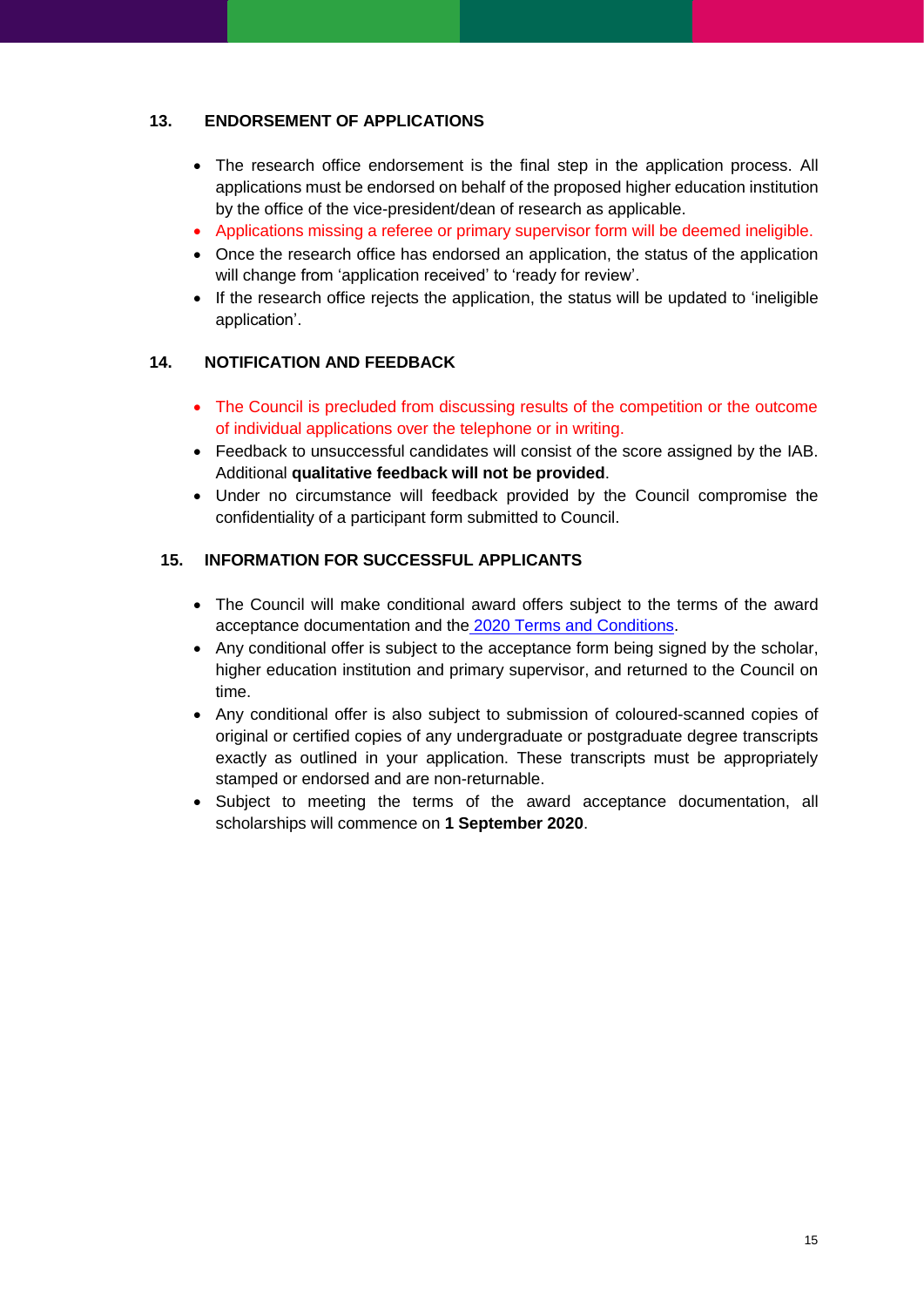# **APPENDIX 1**

#### **Research categorisation**

<span id="page-15-0"></span>Applicants are required to indicate the primary area, discipline and other research area under which their proposed research programme fits.

If the proposed research is interdisciplinary, applicants should indicate this by initially categorising their research via the drop-down menus provided and then by using the 'second categorisation – if interdisciplinary' free text box to indicate a second categorisation. For the first categorisation, please select the primary area, discipline and other research area which the research is most closely aligned with. The second categorisation should also be provided on the basis of the primary areas, disciplines and other research areas provided below.

#### **Primary areas**

Applicants are required to select a primary area from the following defined list:

- Biological Sciences A
- Biological Sciences B
- Chemistry
- Computer Science
- Earth and Environmental Sciences
- **Engineering**
- **Mathematics**
- **Physics**
- Study of the Human Past
- Cultures and Cultural Production
- Individuals, Institutions, Markets, Values, Behaviour the Mind and Environment

#### **Disciplines**

Under each primary area, there is a defined list of disciplines to select from. These are listed in the tables that follow. Applicants should choose the discipline that most closely matches their proposed research.

#### **Other research areas**

An indicative list of other research areas is also provided under the primary areas and disciplines to further categorise the research and aid in the selection of peer reviewers.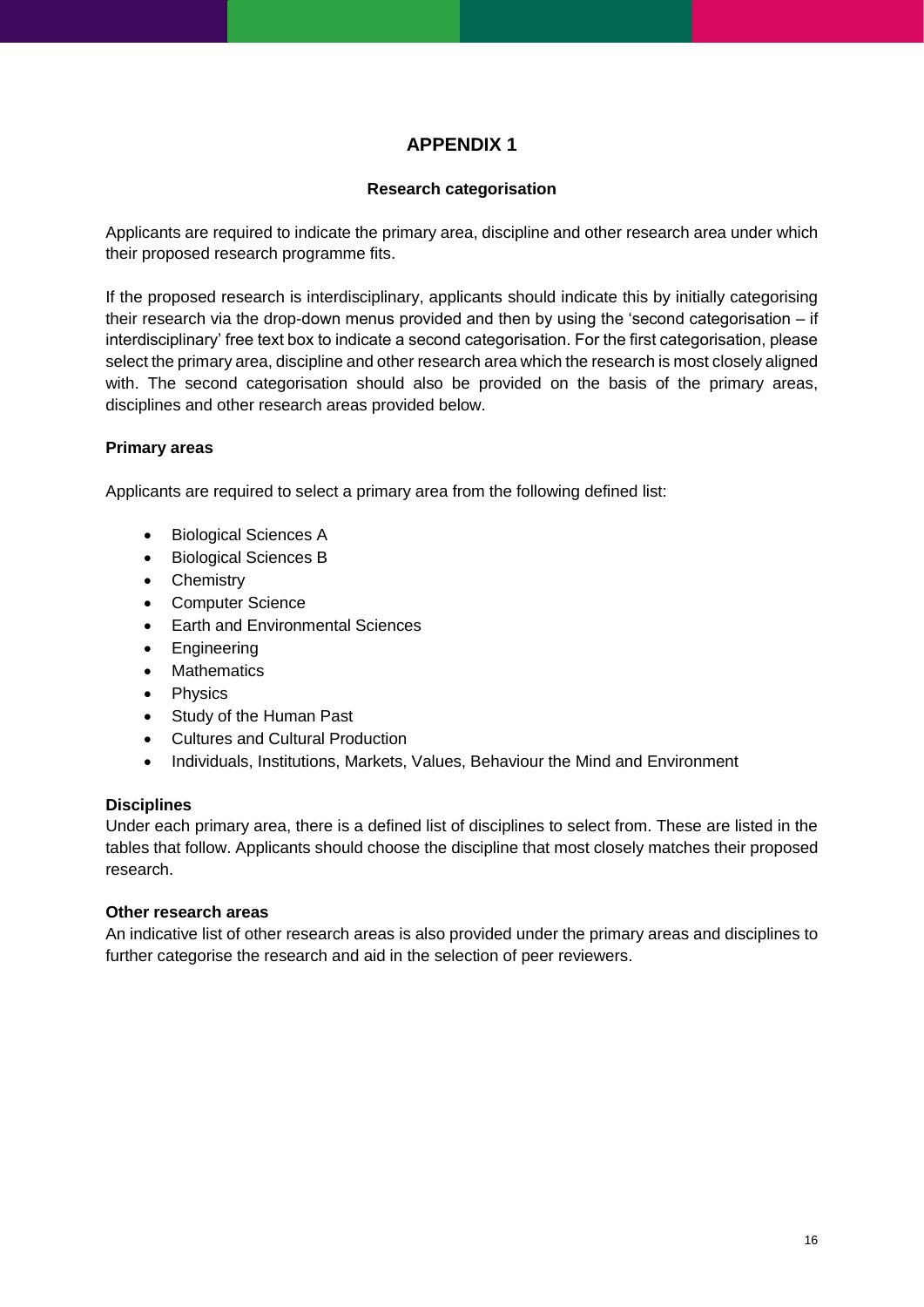| Primary Area: Biological Sciences A                                                   |                                                                                                                                                                                                                                                                                                                                                                                             |  |  |
|---------------------------------------------------------------------------------------|---------------------------------------------------------------------------------------------------------------------------------------------------------------------------------------------------------------------------------------------------------------------------------------------------------------------------------------------------------------------------------------------|--|--|
| <b>Disciplines</b>                                                                    | <b>Other Research Areas</b>                                                                                                                                                                                                                                                                                                                                                                 |  |  |
| Agricultural Biotechnology                                                            | including but not limited to: Agricultural Biotechnology<br>Diagnostics (incl. Biosensors); Agricultural Marine<br>Biotechnology; Agricultural Molecular Engineering of Nucleic<br>Acids and Proteins; Genetically Modified Technology;<br>Livestock Cloning; Marker Assisted Selection; Biomass<br>Feedstock Production Technologies; Biopharming.                                         |  |  |
| Biology (Theoretical,<br>Mathematical, Thermal,<br>Cryobiology, Biological<br>Rhythm) | including but not limited to: Theoretical Biology; Mathematical<br>Biology; Thermal Biology; Cryobiology; Biological Rhythm.                                                                                                                                                                                                                                                                |  |  |
| Environmental Biotechnology                                                           | including but not limited to: Biodiscovery; Biological Control;<br>Bioremediation; Environmental Biotechnology Diagnostics<br>(incl. Biosensors); Environmental Marine Biotechnology;<br>Environmental Molecular Engineering of Nucleic Acids and<br>Proteins.                                                                                                                              |  |  |
| <b>Evolutionary Biology</b>                                                           | including but not limited to: Animal Systematics and<br>Taxonomy; Biogeography and Phytogeography; Biological<br>Adaptation; Ethology and Socio-biology; Evolution of<br>Developmental Systems; Evolutionary Impacts of Climate<br>Change; Host-Parasite Interactions; Life Histories; Phylogeny<br>and Comparative Analysis; Plant Systematics and Taxonomy;<br>Speciation and Extinction. |  |  |
| Marine Biology, Freshwater<br><b>Biology</b>                                          | including but not limited to: Marine Biology, Freshwater<br>Biology.                                                                                                                                                                                                                                                                                                                        |  |  |
| Microbiology, Mycology and<br>Virology                                                | including but not limited to: Bacteriology; Infectious Agents;<br>Microbial Ecology; Virology; Mycology.                                                                                                                                                                                                                                                                                    |  |  |
| <b>Microbial Genetics</b>                                                             | including but not limited to: Microbial Genetics.                                                                                                                                                                                                                                                                                                                                           |  |  |
| <b>Plant Sciences, Botany</b>                                                         | including but not limited to: Phycology (incl. Marine Grasses);<br>Plant Cell and Molecular Biology; Plant Developmental and<br>Reproductive Biology; Plant Pathology; Plant Physiology;<br>Botany.                                                                                                                                                                                         |  |  |
| Zoology, Ornithology,<br>Entomology, Behavioural<br><b>Sciences Biology</b>           | including but not limited to: Animal Behaviour; Animal Cell and<br>Molecular Biology; Animal Developmental and Reproductive<br>Biology; Animal Immunology; Animal Neurobiology; Animal<br>Physiological Ecology; Animal Structure and Function;<br>Invertebrate Biology; Vertebrate Biology.                                                                                                |  |  |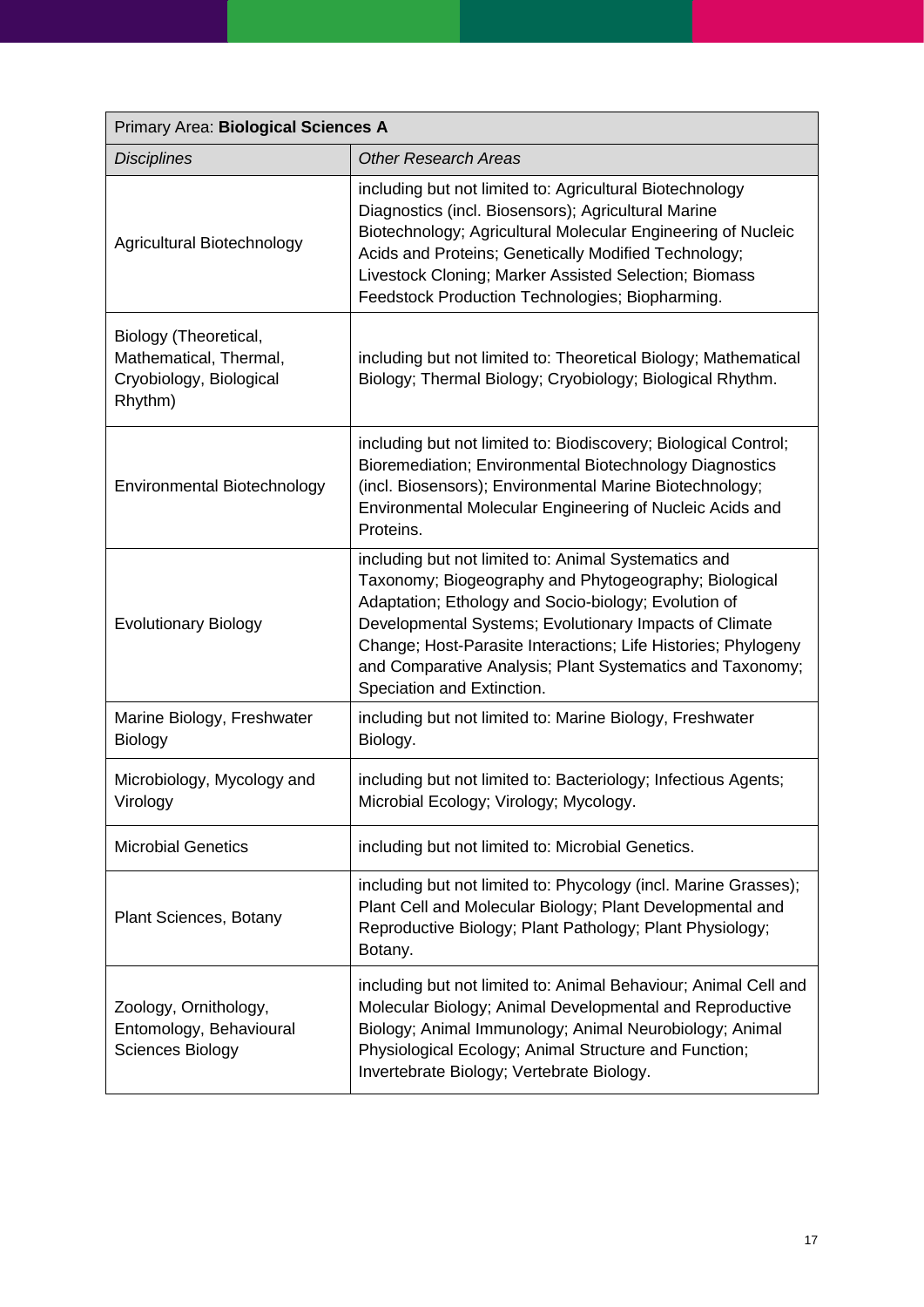| Primary Area: Biological Sciences B                 |                                                                                                                                                                                                                                                                                                                                                                                                                                                                                     |  |  |
|-----------------------------------------------------|-------------------------------------------------------------------------------------------------------------------------------------------------------------------------------------------------------------------------------------------------------------------------------------------------------------------------------------------------------------------------------------------------------------------------------------------------------------------------------------|--|--|
| <b>Discipline</b>                                   | <b>Other Research Areas</b>                                                                                                                                                                                                                                                                                                                                                                                                                                                         |  |  |
| <b>Biochemical Research</b><br>Methods              | including but not limited to: Biochemical Research Methods.                                                                                                                                                                                                                                                                                                                                                                                                                         |  |  |
| <b>Biochemistry and Molecular</b><br><b>Biology</b> | including but not limited to: Analytical Biochemistry;<br>Bioinformatics (Bioinformatics Software to be Computer<br>Science); Enzymes; Protein Trafficking; Proteomics and<br>Intermolecular Interactions; Receptors and Membrane<br>Biology; Signal Transduction; Structural Biology (incl.<br>Macromolecular Modelling); Synthetic Biology; Systems<br>Biology.                                                                                                                   |  |  |
| Cell Biology                                        | including but not limited to: Cell Development, Proliferation<br>and Death; Cell Metabolism; Cell Neurochemistry; Cellular<br>Interactions (incl. Adhesion, Matrix, Cell Wall).                                                                                                                                                                                                                                                                                                     |  |  |
| Developmental Biology                               | including but not limited to: Developmental Biology.                                                                                                                                                                                                                                                                                                                                                                                                                                |  |  |
| <b>Genetics and Heredity</b>                        | including but not limited to: Anthropological Genetics; Cell and<br>Nuclear Division; Developmental Genetics; Epigenetics (incl.<br>Genome Methylation and Epigenomics); Gene Expression<br>(incl. Microarray and other genome-wide approaches);<br>Genetic Immunology; Genome Structure and Regulation;<br>Genomics; Molecular Evolution; Neurogenetics; Population,<br>Ecological and Evolutionary Genetics; Quantitative Genetics<br>(incl. Disease and Trait Mapping Genetics). |  |  |
| Industrial Biotechnology                            | including but not limited to: Bio catalysis and Enzyme<br>Technology; Bioprocessing, Bioproduction and Bioproducts;<br>Fermentation; Industrial Biotechnology Diagnostics; Industrial<br>Microbiology (incl. Bio feedstocks); Industrial Molecular<br>Engineering of Nucleic Acids and Proteins.                                                                                                                                                                                    |  |  |
| <b>Medical Biotechnology</b>                        | including but not limited to: Gene and Molecular Therapy;<br>Medical Biotechnology Diagnostics; Medical Molecular<br>Engineering of Nucleic Acids and Proteins; Regenerative<br>Medicine (incl. Stem Cells and Tissue Engineering).                                                                                                                                                                                                                                                 |  |  |
| <b>Reproductive Biology</b>                         | including but not limited to: Reproductive Biology.                                                                                                                                                                                                                                                                                                                                                                                                                                 |  |  |

| <b>Primary Area: Chemistry</b> |                                                                                                                                                                                                                                                                                             |
|--------------------------------|---------------------------------------------------------------------------------------------------------------------------------------------------------------------------------------------------------------------------------------------------------------------------------------------|
| <b>Discipline</b>              | <b>Other Research Areas</b>                                                                                                                                                                                                                                                                 |
| <b>Analytical Chemistry</b>    | including but not limited to: Analytical Spectrometry; Electro<br>analytical Chemistry; Flow Analysis; Immunological and<br>Bioassay Methods; Instrumental Methods; Quality Assurance,<br>Chemo metrics, Traceability and Metrological Chemistry;<br>Sensor Technology; Separation Science. |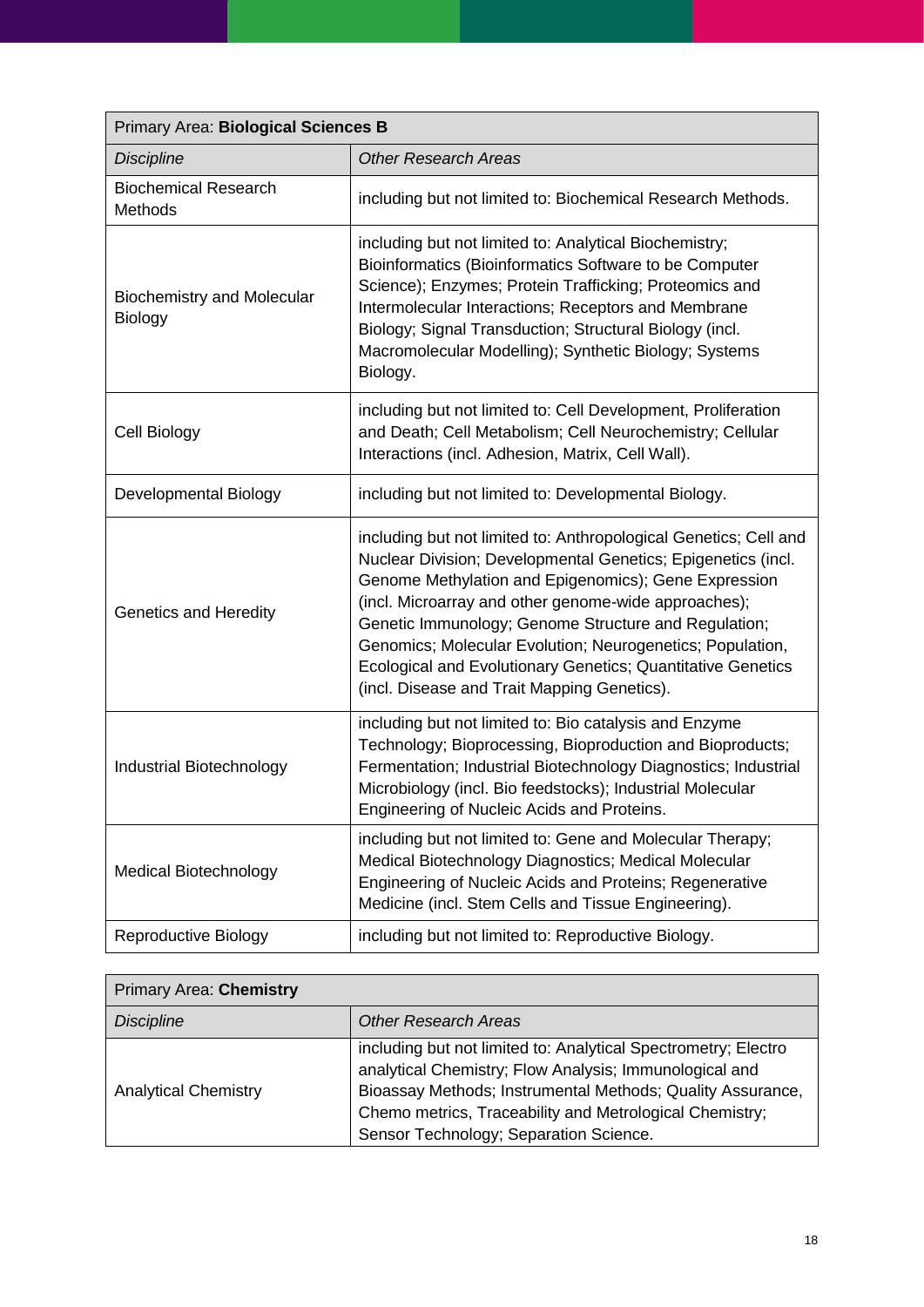| <b>Colloid and Nanochemistry</b>                  | including but not limited to: Colloid and Surface Chemistry;    |
|---------------------------------------------------|-----------------------------------------------------------------|
|                                                   | Nanochemistry; Molecular and Organic Electronics;               |
|                                                   | Nanotoxicology (chemical aspects).                              |
|                                                   | including but not limited to: Dry Cells; Batteries; Fuel cells; |
| Electrochemistry                                  | Corrosion metals; Electrolysis.                                 |
|                                                   | including but not limited to: Bioinorganic Chemistry; f-Block   |
|                                                   | Chemistry; Inorganic Green Chemistry; Main Group Metal          |
| Inorganic, Organometallic and                     | Chemistry; Non-metal Chemistry; Solid State Chemistry;          |
| <b>Nuclear Chemistry</b>                          | Transition Metal Chemistry; Inorganic Chemistry;                |
|                                                   | Organometallic Chemistry, Supramolecular Chemistry              |
|                                                   | (inorganic and organometallic aspects); Nuclear Chemistry.      |
|                                                   | including but not limited to: Chemical Characterisation of      |
|                                                   | Materials; Supramolecular Chemistry (materials chemistry        |
| <b>Macromolecular and Materials</b>               | aspects); Optical Properties of Materials; Physical Chemistry   |
| Chemistry                                         | of Materials; Polymerisation Mechanisms; Synthesis of           |
|                                                   | Materials; Theory and Design of Materials; Molecular and        |
|                                                   | Organic Electronics.                                            |
|                                                   | including but not limited to: Biologically Active Molecules;    |
| Medicinal and Biomolecular                        | Biomolecular Modelling and Design; Characterisation of          |
| Chemistry                                         | Biological Macromolecules; Cheminformatics and Quantitative     |
|                                                   | Structure-Activity Relationships; Molecular Medicine; Proteins  |
|                                                   | and Peptides.                                                   |
|                                                   | including but not limited to: Free Radical Chemistry; Natural   |
| <b>Organic Chemistry</b>                          | Products Chemistry; Organic Chemical Synthesis; Organic         |
|                                                   | Green Chemistry; Physical Organic Chemistry.                    |
|                                                   | including but not limited to: Catalysis and Mechanisms of       |
| <b>Physical Chemistry</b>                         | Reactions; Chemical Thermodynamics and Energetics;              |
|                                                   | Solution Chemistry; Structural Chemistry and Spectroscopy;      |
|                                                   | Transport Properties and Non-equilibrium Processes.             |
|                                                   | including but not limited to: Quantum Chemistry; Radiation      |
| <b>Theoretical and Computational</b><br>Chemistry | and Matter; Reaction Kinetics and Dynamics; Statistical         |
|                                                   | Mechanics in Chemistry.                                         |

| <b>Primary Area: Computer Science</b>           |                                                                |
|-------------------------------------------------|----------------------------------------------------------------|
| <b>Discipline</b>                               | <b>Other Research Areas</b>                                    |
|                                                 | including but not limited to: Adaptive Agents and Intelligent  |
|                                                 | Robotics; Artificial Life; Computer Graphics; Computer Vision; |
| Artificial Intelligence and Image<br>Processing | Expert Systems, Image Processing; Natural Language             |
|                                                 | Processing; Neural, Evolutionary and Fuzzy Computation;        |
|                                                 | Pattern Recognition and Data Mining; Simulation and            |
|                                                 | Modelling; Virtual Reality and Related Simulation.             |
| Computation Theory and<br><b>Mathematics</b>    | including but not limited to: Analysis of Algorithms and       |
|                                                 | Complexity; Applied Discrete Mathematics; Computational        |
|                                                 | Logic and Formal Languages; Mathematical Software;             |
|                                                 | Numerical Computation.                                         |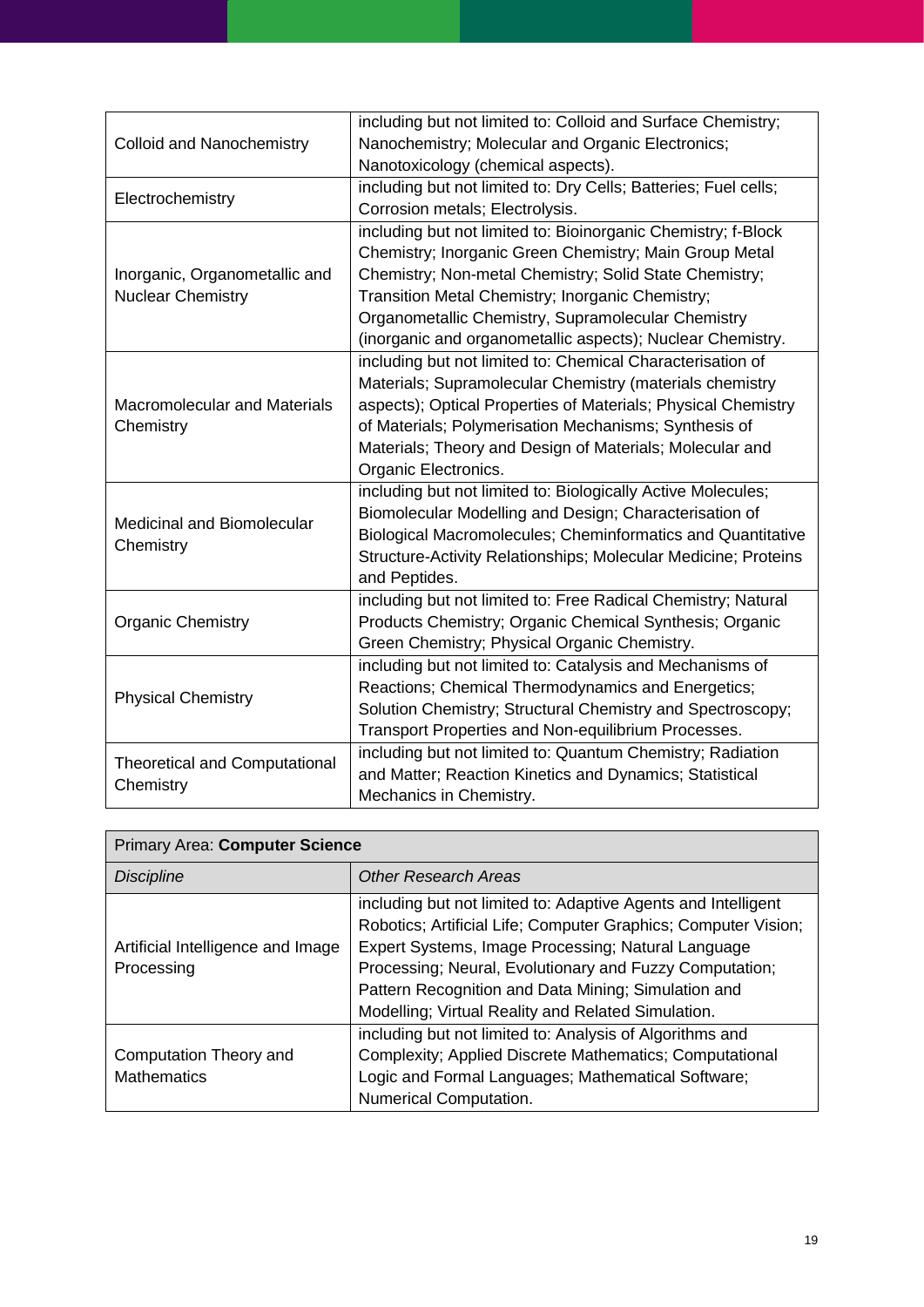|                              | including but not limited to: Bioinformatics Software; Computer |
|------------------------------|-----------------------------------------------------------------|
|                              | System Architecture; Computer System Security; Concurrent       |
| <b>Computer Software</b>     | Programming; Multimedia Programming; Open Software;             |
|                              | Operating Systems; Programming Languages; Software              |
|                              | Engineering.                                                    |
| Data Format                  | including but not limited to: Coding and Information Theory;    |
|                              | Data Encryption; Data Structures; Markup Languages.             |
|                              | including but not limited to: Distributed and Grid Systems;     |
| <b>Distributed Computing</b> | Mobile Technologies; Networking and Communications;             |
|                              | Ubiquitous Computing; Web Technologies.                         |
|                              | including but not limited to: Computer-Human Interaction;       |
|                              | Conceptual Modelling; Database Management; Decision             |
| <b>Information Systems</b>   | Support and Group Support Systems; Global Information           |
|                              | Systems; Information Engineering and Theory; Information        |
|                              | Systems Development Methodologies; Information Systems          |
|                              | Management; Information Systems Organisation; Information       |
|                              | Systems Theory; Interorganisational Information Systems and     |
|                              | Web Services.                                                   |

| Primary Area: Earth and Environmental Sciences |                                                                                                                                                                                                                                                                                                                                           |
|------------------------------------------------|-------------------------------------------------------------------------------------------------------------------------------------------------------------------------------------------------------------------------------------------------------------------------------------------------------------------------------------------|
| <b>Discipline</b>                              | <b>Other Research Areas</b>                                                                                                                                                                                                                                                                                                               |
| <b>Biodiversity Conservation</b>               | including but not limited to: Conservation and Biodiversity.                                                                                                                                                                                                                                                                              |
| Ecology                                        | including but not limited to: Behavioural Ecology; Community<br>Ecology; Ecological Physiology; Freshwater Ecology; Marine<br>and Estuarine Ecology (incl. Marine Ichthyology);<br>Paleoecology; Population Ecology; Terrestrial Ecology.<br>Ecological Impacts of Climate Change; Ecosystem Function;<br>Invasive Species Ecology.       |
| <b>Environmental Sciences</b>                  | including but not limited to: Environmental Impact<br>Assessment; Environmental Management; Environmental<br>Monitoring; Environmental Rehabilitation; Natural Resource<br>Management; Wildlife and Habitat Management.                                                                                                                   |
| Geochemistry                                   | including but not limited to: Exploration Geochemistry;<br>Inorganic Geochemistry; Isotope Geochemistry; Organic<br>Geochemistry.                                                                                                                                                                                                         |
| Geophysics                                     | Electrical and Electromagnetic Methods in Geophysics;<br>Geodynamics; Geophysical Fluid Dynamics; Geothermics and<br>Radiometrics; Gravimetrics; Magnetism and<br>Palaeomagnetism; Seismology and Seismic Exploration.                                                                                                                    |
| Geology                                        | including but not limited to: Basin Analysis; Extraterrestrial<br>Geology; Geochronology; Igneous and Metamorphic<br>Petrology; Marine Geoscience; Ore Deposit Petrology;<br>Petroleum and Coal Geology; Sedimentology; Stratigraphy<br>(incl. Biostratigraphy and Sequence Stratigraphy); Structural<br>Geology; Tectonics, Volcanology. |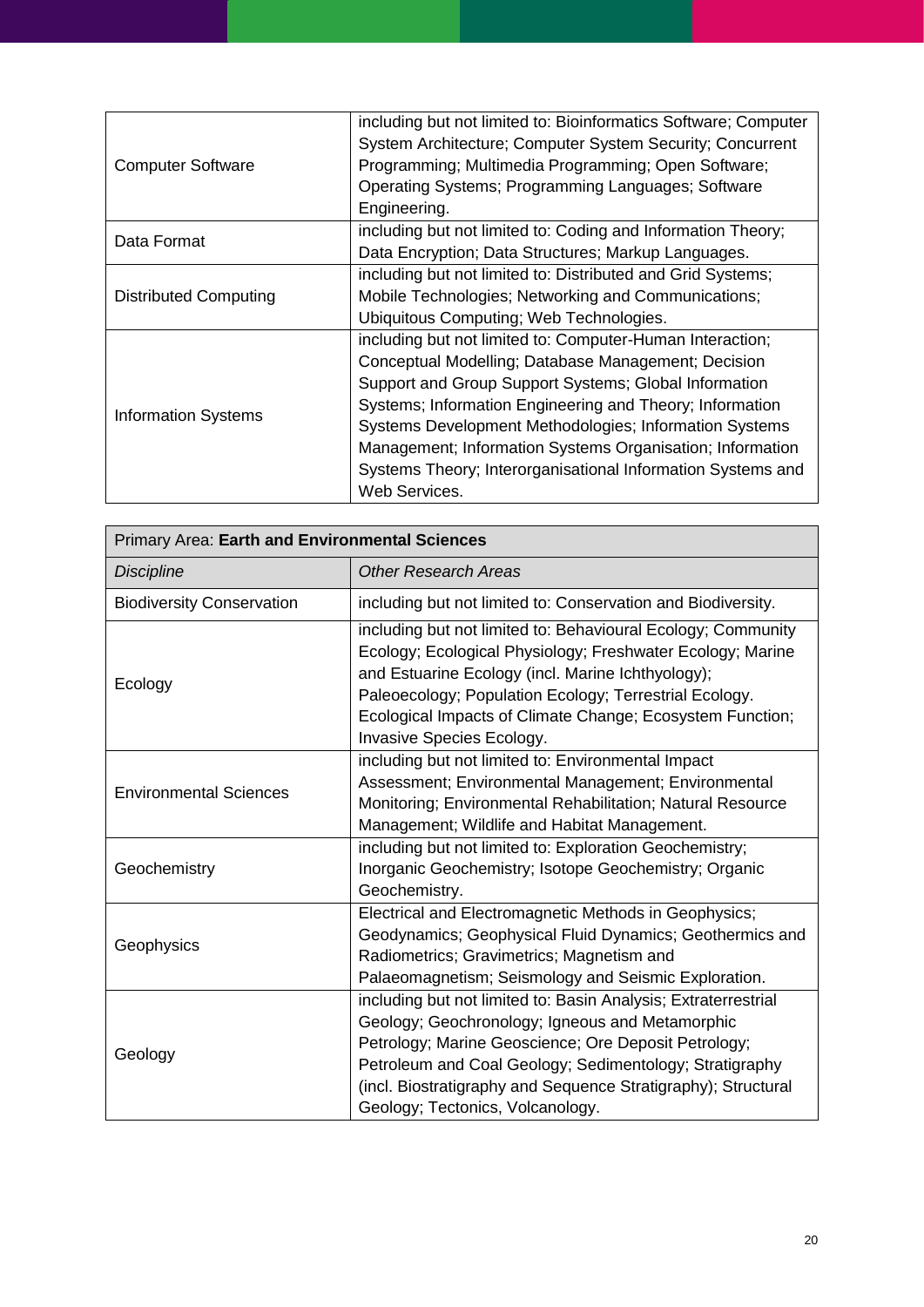| Meteorology and Atmospheric<br>Sciences            | including but not limited to: Atmospheric Aerosols;<br>Atmospheric Dynamics; Atmospheric Radiation; Climate<br>Change Processes; Climatology (excl. Climate Change<br>Processes); Cloud Physics; Meteorology; Tropospheric and<br>Stratospheric Physics, Atmospheric Chemistry. |
|----------------------------------------------------|---------------------------------------------------------------------------------------------------------------------------------------------------------------------------------------------------------------------------------------------------------------------------------|
| Mineralogy                                         | including but not limited to: Mineralogy and Crystallography.                                                                                                                                                                                                                   |
| Oceanography, Hydrology,<br><b>Water Resources</b> | including but not limited to: Biological Oceanography;<br>Chemical Oceanography; Physical Oceanography, Hydrology:<br>Surfacewater Hydrology, Water Resources.                                                                                                                  |
| Palaeontology                                      | including but not limited to: Palaeontology; Palynology.                                                                                                                                                                                                                        |
| <b>Physical Geography</b>                          | including but not limited to: Geomorphology and Regolith and<br>Landscape Evolution; Glaciology; Hydrogeology; Natural<br>Hazards; Palaeoclimatology; Quaternary Environments;<br>Surface Processes.                                                                            |

| Primary Area: Engineering                                                            |                                                                                                                                                                                                                                                                                                                                                        |
|--------------------------------------------------------------------------------------|--------------------------------------------------------------------------------------------------------------------------------------------------------------------------------------------------------------------------------------------------------------------------------------------------------------------------------------------------------|
| <b>Discipline</b>                                                                    | <b>Other Research Areas</b>                                                                                                                                                                                                                                                                                                                            |
| <b>Chemical Engineering</b>                                                          | including but not limited to: Chemical engineering (plants,<br>products); Chemical Process Engineering.                                                                                                                                                                                                                                                |
| Civil Engineering                                                                    | including but not limited to: Civil engineering; Architecture<br>engineering; Construction Engineering, Municipal and<br>Structural Engineering; Transport Engineering; Geotechnics.                                                                                                                                                                   |
| Electrical Engineering,<br>Electronic engineering,<br><b>Information Engineering</b> | including but not limited to: Electrical and Electronic<br>Engineering; Robotics and Automatic Control; Automation and<br>Control Systems; Communication Engineering and Systems;<br>Telecommunications; Computer Hardware and Architecture;                                                                                                           |
| <b>Environmental Engineering</b>                                                     | including, but not limited to: Environmental and Geological<br>Engineering; Petroleum Engineering (fuel, oils); Energy and<br>Fuels; Remote Sensing; Mining and Mineral Processing;<br>Marine Engineering, Sea Vessels; Ocean Engineering.                                                                                                             |
| Food and Beverage                                                                    | including but not limited to: Food Engineering; Beverage                                                                                                                                                                                                                                                                                               |
| Engineering                                                                          | Engineering.                                                                                                                                                                                                                                                                                                                                           |
| <b>Materials Engineering</b>                                                         | including but limited to: Materials Engineering;<br>Ceramics; Coating and Films; Composites (including<br>laminates, reinforced plastics, cermets, combined natural and<br>synthetic fibre fabrics; filled composites); Paper and Wood;<br>Textiles (including synthetic dyes, colours and fibres);<br>Nanoscale Materials (engineering aspects only). |
| <b>Mechanical Engineering</b>                                                        | including but not limited to: Mechanical Engineering; Applied<br>Mechanics; Thermodynamics; Aerospace Engineering;<br>Nuclear-related Engineering; (Nuclear Physics to be Physics);<br>Audio Engineering, Reliability Analysis.                                                                                                                        |
| <b>Medical and Biomedical</b><br>Engineering                                         | including but not limited to: Medical Engineering; Medical<br>Laboratory Technology (including laboratory samples<br>analysis; diagnostic technologies).                                                                                                                                                                                               |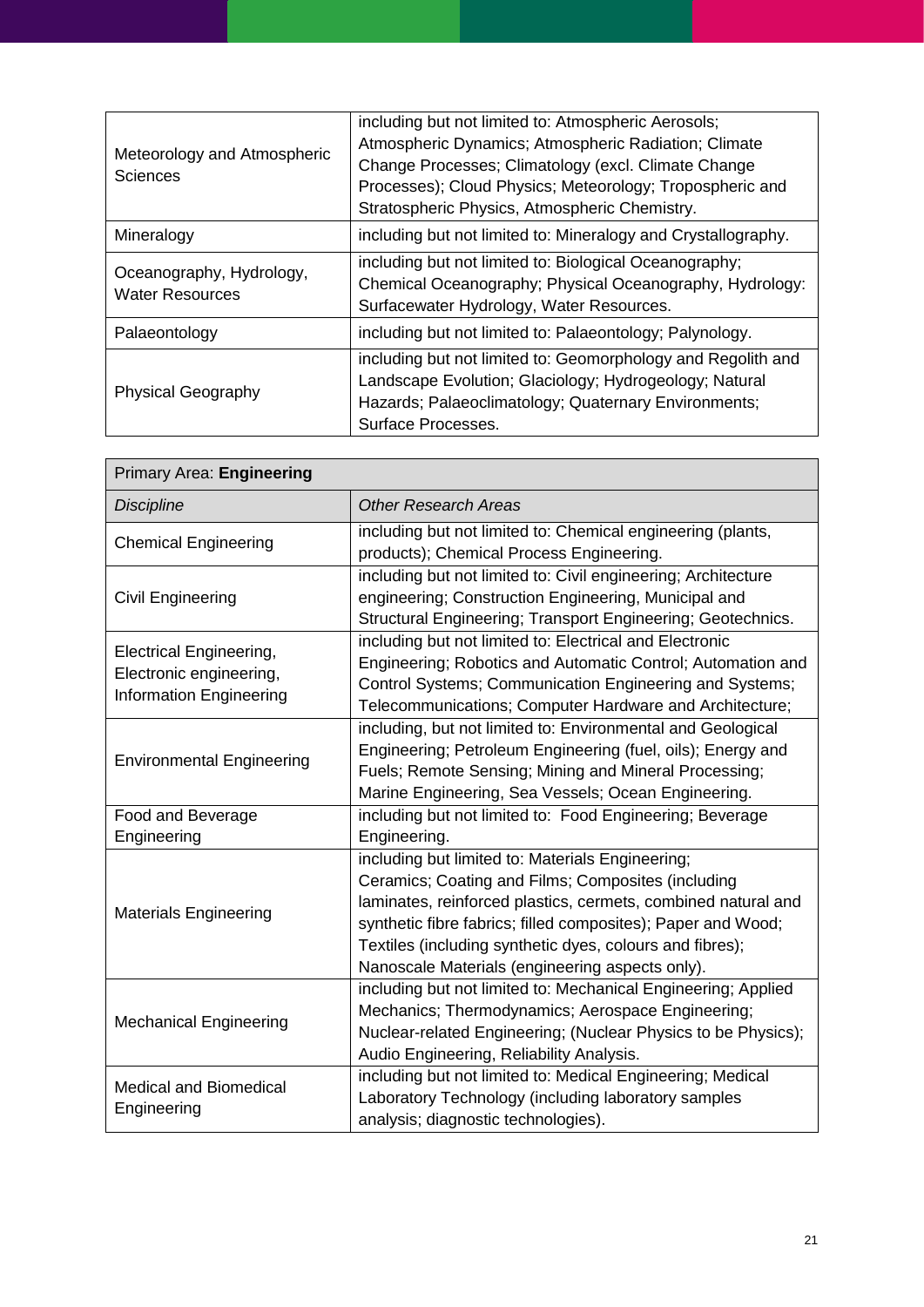| <b>Primary Area: Mathematics</b>  |                                                                                                                                                                                                                                                                                                                                                                                                                                                                                                                                                          |
|-----------------------------------|----------------------------------------------------------------------------------------------------------------------------------------------------------------------------------------------------------------------------------------------------------------------------------------------------------------------------------------------------------------------------------------------------------------------------------------------------------------------------------------------------------------------------------------------------------|
| <b>Disciplines</b>                | <b>Other Research Areas</b>                                                                                                                                                                                                                                                                                                                                                                                                                                                                                                                              |
| <b>Applied Mathematics</b>        | including but not limited to: Approximation Theory and<br>Asymptotic Methods; Biological Mathematics; Calculus of<br>Variations, Systems Theory and Control Theory; Dynamical<br>Systems in Applications; Financial Mathematics; Operations<br>Research; Theoretical and Applied Mechanics; Numerical<br>Analysis; Numerical Solution of Differential and Integral<br>Equations; Optimisation.                                                                                                                                                           |
| <b>Pure Mathematics</b>           | including, but not limited to: Algebraic and Differential<br>Geometry; Category Theory, K Theory, Homological Algebra;<br>Combinatorics and Discrete Mathematics; Group Theory and<br>Generalisations; Lie Groups, Harmonic and Fourier Analysis;<br>Mathematical Logic, Set Theory, Lattices and Universal<br>Algebra; Operator Algebras and Functional Analysis; Ordinary<br>Differential Equations; Difference Equations and Dynamical<br>Systems; Partial Differential Equations; Real and Complex<br>Functions (incl. Several Variables); Topology. |
| <b>Statistics and Probability</b> | including but not limited to: Applied Statistics; Biostatistics;<br>Forensic Statistics; Probability Theory; Statistical Theory;<br>Stochastic Analysis and Modelling.                                                                                                                                                                                                                                                                                                                                                                                   |

| <b>Primary Area: Physics</b>                     |                                                                                                                                                                                                                                                                                                                                                                                               |
|--------------------------------------------------|-----------------------------------------------------------------------------------------------------------------------------------------------------------------------------------------------------------------------------------------------------------------------------------------------------------------------------------------------------------------------------------------------|
| <b>Disciplines</b>                               | Other Research Areas                                                                                                                                                                                                                                                                                                                                                                          |
| Acoustics                                        | including but not limited to: Acoustics and Acoustical Devices;<br>Waves.                                                                                                                                                                                                                                                                                                                     |
| <b>Astronomy and Space Science</b>               | including but not limited to: Astrobiology; Astronomical and<br>Space Instrumentation; Cosmology and Extragalactic<br>Astronomy; Galactic Astronomy; General Relativity and<br>Gravitational Waves; High Energy Astrophysics; Cosmic Rays;<br>Mesospheric, Ionospheric and Magnetospheric Physics;<br>Planetary Science; Space and Solar Physics; Stellar<br>Astronomy and Planetary Systems. |
| Atomic, Molecular and<br><b>Chemical Physics</b> | including but not limited to: Magnetic Resonances;<br>Moessbauer effect; Atomic and Molecular Physics; Chemical<br>Physics.                                                                                                                                                                                                                                                                   |
| <b>Biophysics</b>                                | including but not limited to: Biological Physics; Medical<br>Physics.                                                                                                                                                                                                                                                                                                                         |
| <b>Condensed Matter Physics</b>                  | including but not limited to: Condensed Matter<br>Characterisation Technique Development; Condensed Matter<br>Imaging; Condensed Matter Modelling and Density Functional<br>Theory; Electronic and Magnetic Properties of Condensed<br>Matter; Superconductivity; Soft Condensed Matter; Surfaces<br>and Structural Properties of Condensed Matter.                                           |
| <b>Fluids and Plasma Physics</b>                 | including but not limited to: Surface Physics; Plasma Physics;<br>Fusion Plasmas; Electrical Discharges; Fluid Physics.                                                                                                                                                                                                                                                                       |
| <b>Nuclear Physics</b>                           | including but not limited to: Nuclear Physics.                                                                                                                                                                                                                                                                                                                                                |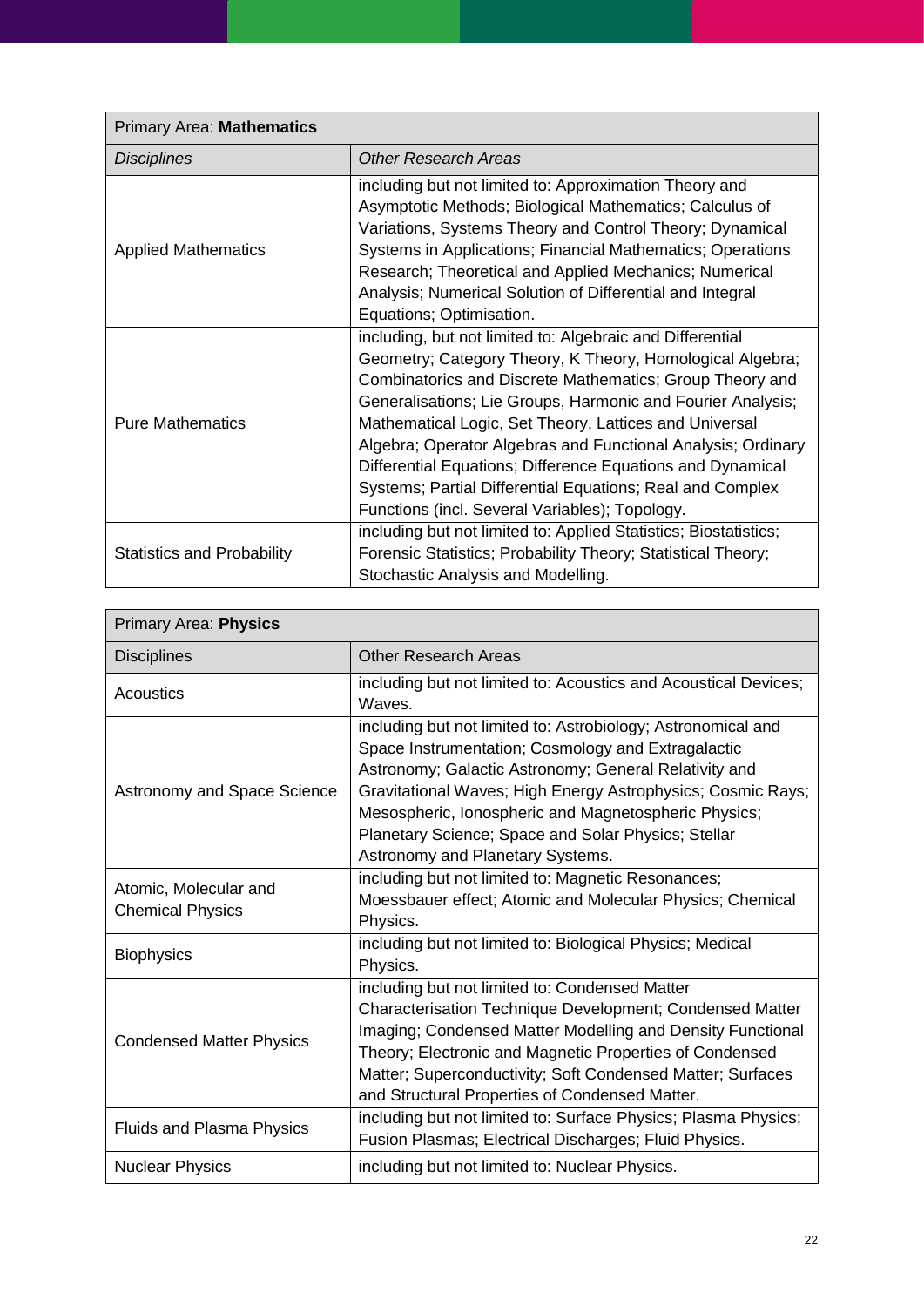| Optics                       | including but not limited to: Laser Optics; Quantum Optics;     |
|------------------------------|-----------------------------------------------------------------|
|                              | Classical and Physical Optics; Lasers and Quantum               |
|                              | Electronics; Nonlinear Optics and Spectroscopy; Photonics,      |
|                              | Optoelectronics and Optical Communications.                     |
|                              | including but not limited to: Particle Physics; Degenerate      |
| Particles and Fields Physics | Quantum Gases and Atom Optics; Field Theory and String          |
|                              | Theory.                                                         |
|                              | including but not limited to: Mathematical Aspects of Classical |
|                              | Mechanics, Quantum Mechanics and Quantum Information            |
|                              | Theory; Mathematical Aspects of General Relativity;             |
| <b>Theoretical Physics</b>   | Mathematical Aspects of Quantum and Conformal Field             |
|                              | Theory, Quantum Gravity and String Theory; Statistical          |
|                              | Mechanics, Physical Combinatorics and Mathematical              |
|                              | Aspects of Condensed Matter; Electrostatics and                 |
|                              | Electrodynamics; Thermodynamics and Statistical Physics.        |

| Primary Area: Study of the Human Past           |                                                                                                                                                                                                                                                                                                                                                                                                                                                                                                                                                                                                           |
|-------------------------------------------------|-----------------------------------------------------------------------------------------------------------------------------------------------------------------------------------------------------------------------------------------------------------------------------------------------------------------------------------------------------------------------------------------------------------------------------------------------------------------------------------------------------------------------------------------------------------------------------------------------------------|
| <b>Disciplines</b>                              | <b>Other Research Areas</b>                                                                                                                                                                                                                                                                                                                                                                                                                                                                                                                                                                               |
| Archaeology<br><b>Celtic Studies</b><br>History | including but not limited to:<br>Archaeology, Archaeometry, Landscape Archaeology<br><b>Prehistory and Protohistory</b><br><b>Ancient History</b><br><b>Medieval History</b><br>Early Modern History<br>Modern and Contemporary History<br>Colonial and Post-colonial History, Global and Transnational<br>History, Entangled Histories<br>Social and Economic History<br>Sex/Gender History<br>History of Ideas, Intellectual History, History of Sciences and<br><b>Techniques</b><br>Cultural History, History of Collective Identities and Memories<br>Historiography, Theory and Methods of History. |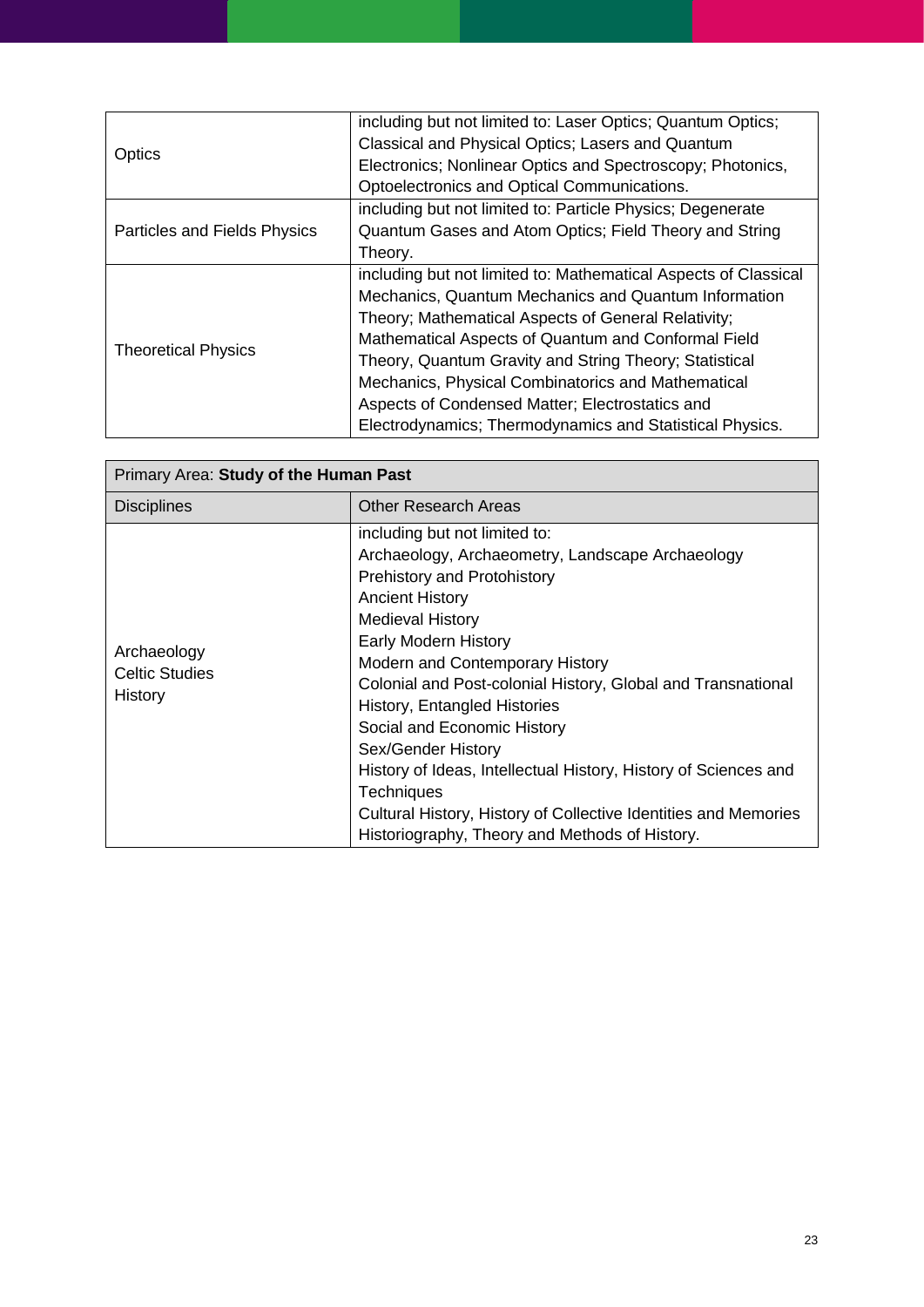| Primary Area: Cultures and Cultural production |                                                             |
|------------------------------------------------|-------------------------------------------------------------|
| <b>Disciplines</b>                             | Other Research Areas                                        |
|                                                | including but not limited to:                               |
| <b>Classics</b>                                | Classics, Ancient Greek and Latin literature and Art        |
| <b>Cultural Studies</b>                        | History of Literature                                       |
| Film Studies                                   | Library and Information Studies                             |
| <b>Folklore Studies</b>                        | Literary Theory and Comparative Literature, Literary Styles |
| French                                         | Textual Philology, Palaeography and Epigraphy               |
| German                                         | Visual Arts, Performing Arts, Design                        |
| Irish Language Studies                         | Philosophy, History of Philosophy                           |
| Italian                                        | Philosophy of Mind, Epistemology and Logic                  |
| Languages                                      | Museums and Exhibitions                                     |
| Literature                                     | Music and Musicology, History of Music                      |
| Musicology                                     | History of Art and Architecture                             |
| Philosophy                                     | <b>Cultural Studies, Cultural Diversity</b>                 |
| Spanish                                        | Cultural Heritage, Cultural Memory.                         |
| <b>Theatre Studies</b>                         |                                                             |
|                                                |                                                             |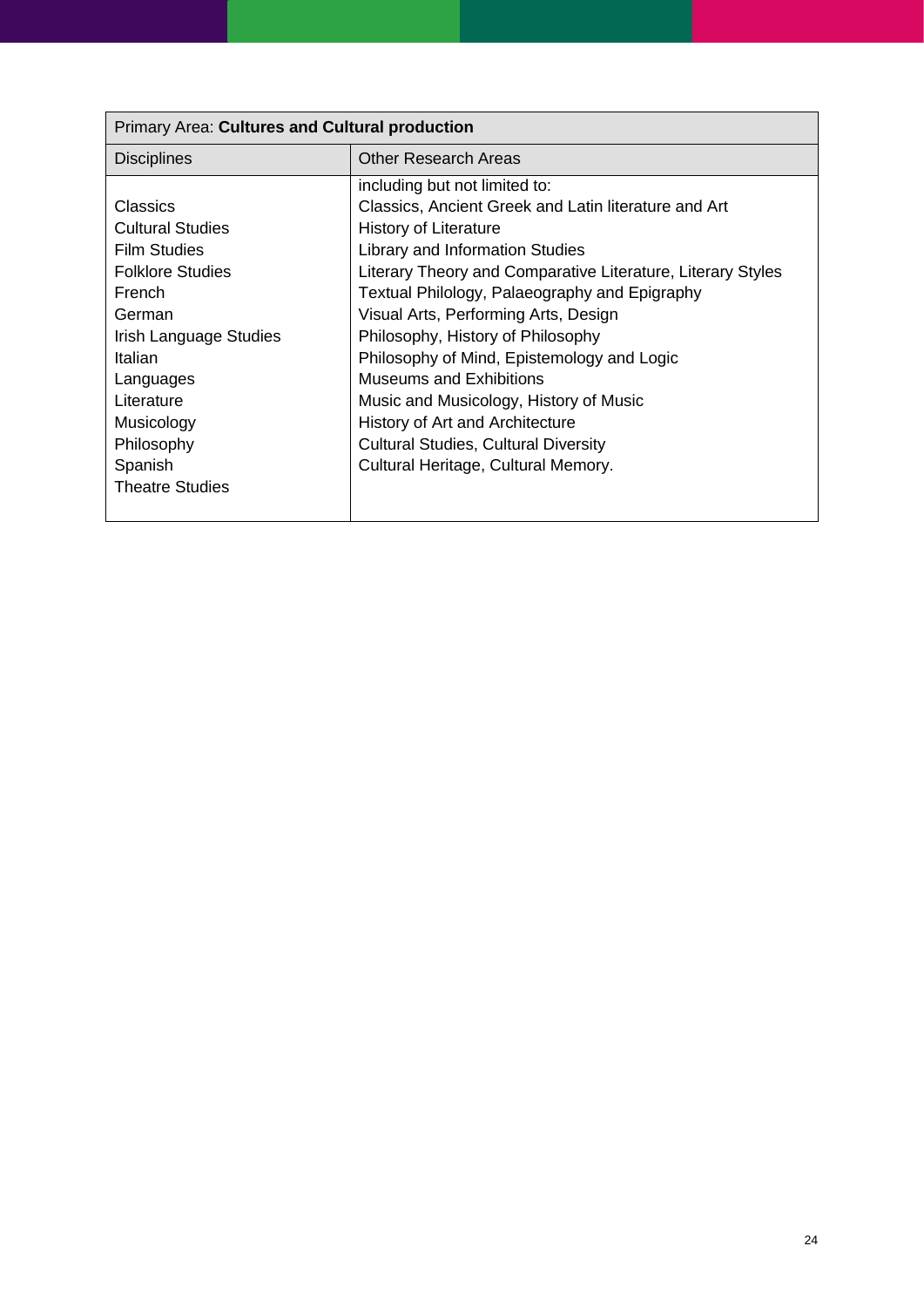| Primary Area: Individuals, Institutions, markets, values, behaviour the mind and<br>environment                                                                                                                                              |                                                                                                                                                                                                                                                                                                                                                                                                                                                                                                                                                                                                                                                                                                                                                                                                                                                                                                                                                                                                                                                                                                                                                                                                                                                                                                                                                                                                                                                                                                                                                                                                                                                                                                                                                                                                                                                                   |  |
|----------------------------------------------------------------------------------------------------------------------------------------------------------------------------------------------------------------------------------------------|-------------------------------------------------------------------------------------------------------------------------------------------------------------------------------------------------------------------------------------------------------------------------------------------------------------------------------------------------------------------------------------------------------------------------------------------------------------------------------------------------------------------------------------------------------------------------------------------------------------------------------------------------------------------------------------------------------------------------------------------------------------------------------------------------------------------------------------------------------------------------------------------------------------------------------------------------------------------------------------------------------------------------------------------------------------------------------------------------------------------------------------------------------------------------------------------------------------------------------------------------------------------------------------------------------------------------------------------------------------------------------------------------------------------------------------------------------------------------------------------------------------------------------------------------------------------------------------------------------------------------------------------------------------------------------------------------------------------------------------------------------------------------------------------------------------------------------------------------------------------|--|
| <b>Disciplines</b>                                                                                                                                                                                                                           | <b>Other Research Areas</b>                                                                                                                                                                                                                                                                                                                                                                                                                                                                                                                                                                                                                                                                                                                                                                                                                                                                                                                                                                                                                                                                                                                                                                                                                                                                                                                                                                                                                                                                                                                                                                                                                                                                                                                                                                                                                                       |  |
| Anthropology<br><b>Business &amp; Management</b><br>Economics<br>Education<br><b>Environmental Studies</b><br>Geography<br>Law<br>Linguistics,<br>Media<br><b>Politics</b><br>Psychology<br>Sociology<br>Theology<br><b>Equality Studies</b> | including but not limited to:<br>Macroeconomics,<br>Development, Economic Growth,<br>Microeconomics, Behavioural Economics<br>Marketing<br>Political Economy, Institutional Economics, Law and Economics<br>Econometrics, Statistical Methods,<br>Financial Markets, Asset Prices, International Finance,<br>Banking, Corporate Finance, Accounting, Competitiveness,<br>Innovation, Research and Development, Organization Studies:<br>Theory & Strategy, Industrial Organization, Labour Economics,<br>Income Distribution and Poverty<br>Public Economics, International Trade, History of Economic<br>Thought and Quantitative Economic History, Social Structure,<br>Inequalities, Social Mobility, Interethnic Relations, Social Policies,<br>Work and Welfare, Kinship, Cultural Dimensions of Classification<br>and Cognition, Identity, Sex/gender, Myth, Ritual, Symbolic<br>Representations, Religious Studies, Democratization, Social<br>Movements, Violence, Conflict and Conflict Resolution<br>Political Systems and Institutions, Governance<br>Legal Studies, Constitutions, Comparative Law, Human Rights<br>Global and Transnational Governance, International Studies<br>Communication Networks, Media, Information Society<br>Social Studies of Science and Technology<br>Environment, Resources and Sustainability<br><b>Environmental Change and Society</b><br><b>Environmental Regulations and Climate Negotiations</b><br>Social and Industrial Ecology<br>Population Dynamics, Aging, Health and Society<br>Households, Family and Fertility<br>Migration<br>Mobility, Tourism, Transportation and Logistics<br>Spatial Development and Architecture, Land Use, Regional<br>Planning<br>Urban Studies, Regional Studies<br>Social Geography, Infrastructure,<br>Geo-information and Spatial Data Analysis<br>table continues overleaf |  |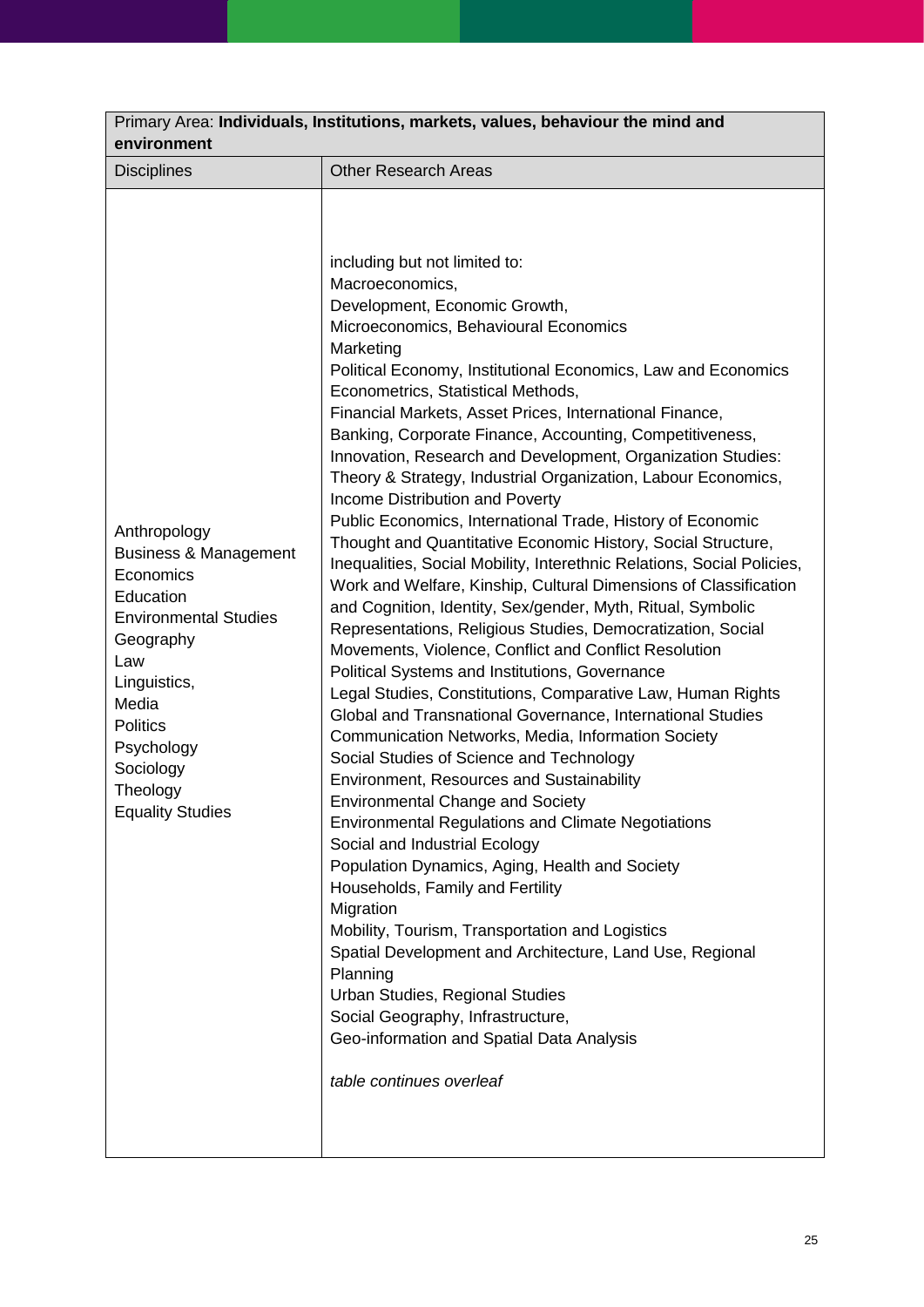| including but not limited to:                                     |
|-------------------------------------------------------------------|
| Evolution of Mind and Cognitive Functions, Animal Communication   |
| Human Life-span Development                                       |
| Neuropsychology                                                   |
| Cognitive and Experimental Psychology: Perception, Action, and    |
| <b>Higher Cognitive Processes</b>                                 |
| Social and Clinical Psychology                                    |
| Linguistics: Formal, Cognitive, Functional and Computational      |
| Linguistics                                                       |
| Linguistics: Typological, Historical and Comparative Linguistics  |
| Psycholinguistics and Neurolinguistics: Acquisition and Knowledge |
| of Language, Language Pathologies                                 |
| Use of Language: Pragmatics, Sociolinguistics, Discourse          |
| Analysis, Second Language Teaching and Learning, Lexicography,    |
| Terminology                                                       |
| Education: Systems and Institutions, Teaching and Learning        |
| Women's Studies,                                                  |
| <b>Gender Studies</b>                                             |
| Pedagogy                                                          |
| <b>International Development</b>                                  |
| <b>Childhood Studies</b>                                          |
| Criminology                                                       |
| Government, Political Science, Political Theory                   |
| <b>Health Promotion</b>                                           |
| <b>Religious Studies</b>                                          |
| Social and Economic Geography                                     |
| Social Policy                                                     |
| Social Work                                                       |
|                                                                   |
|                                                                   |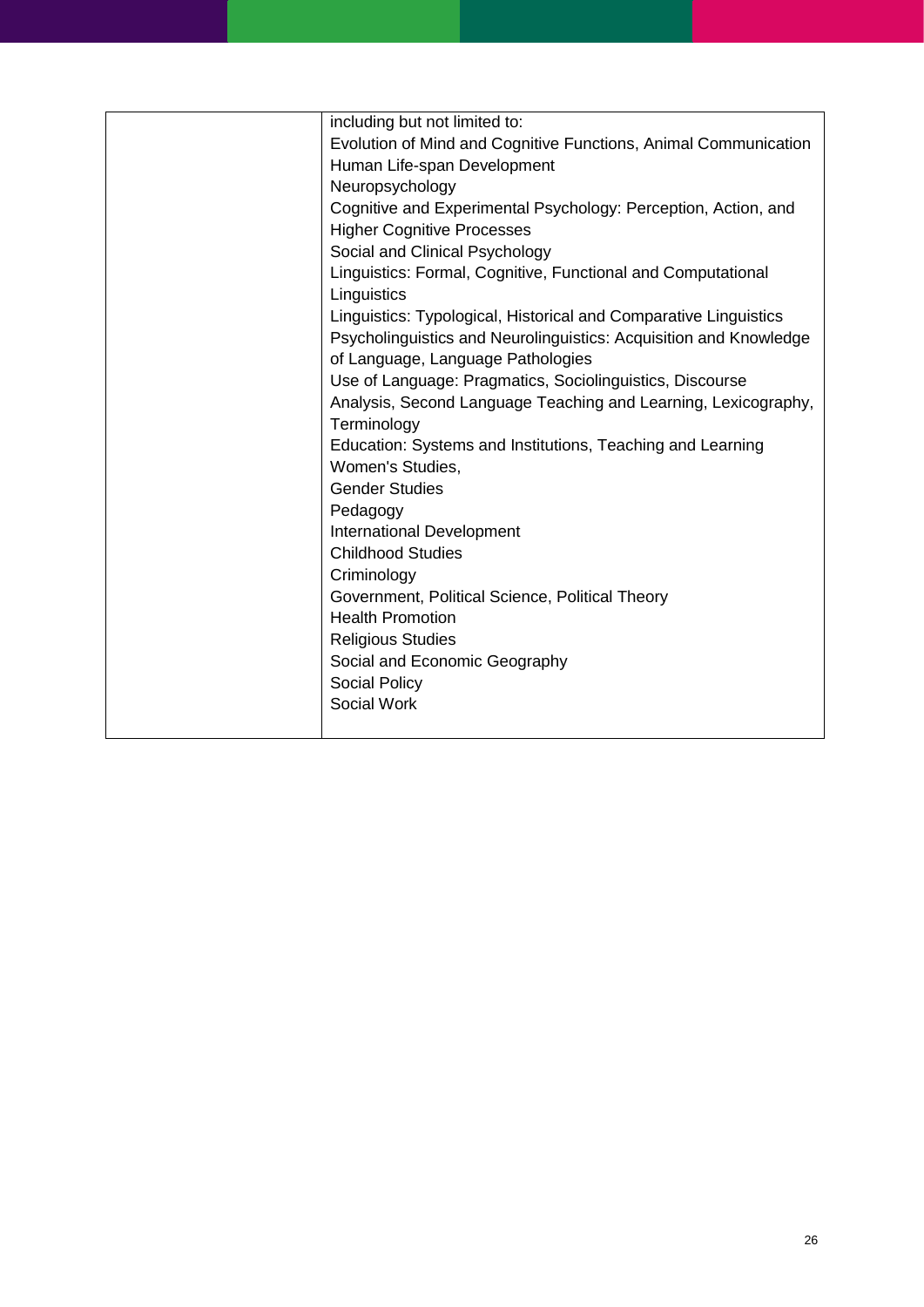# **APPENDIX 2**

# **Postgraduate evaluation criteria and detail**

<span id="page-26-0"></span>

| <b>Evaluation criteria and detail</b>                                                                                                                                                                                                                                                                                                                                                                                                                                                                                                                                                                                                                                                      |                                                                                                                                                                                                                                                                                                                                                                                                                                 | <b>Evaluation</b><br>marks |
|--------------------------------------------------------------------------------------------------------------------------------------------------------------------------------------------------------------------------------------------------------------------------------------------------------------------------------------------------------------------------------------------------------------------------------------------------------------------------------------------------------------------------------------------------------------------------------------------------------------------------------------------------------------------------------------------|---------------------------------------------------------------------------------------------------------------------------------------------------------------------------------------------------------------------------------------------------------------------------------------------------------------------------------------------------------------------------------------------------------------------------------|----------------------------|
|                                                                                                                                                                                                                                                                                                                                                                                                                                                                                                                                                                                                                                                                                            | 1. APPLICANT, including:<br>Track record and research potential of the applicant<br>Personal statement<br>Match between applicant's profile and the proposed research project<br>References                                                                                                                                                                                                                                     | 40%                        |
| 2. PROJECT, including:<br>Clarity and coherence of the proposed research<br>Quality of the proposed research design and methodologies<br>Feasibility of the proposed milestones, deliverables and contingency<br>plans<br>Consideration as to how the proposed research will advance state of the<br>$\bullet$<br>art and make a contribution to existing knowledge<br>Plans for dissemination and knowledge exchange of the proposed<br>research<br>Consideration of the relevant ethical issues and sex/gender dimension<br>Where relevant, does the application directly align with the strategic<br>funding partner themes and priorities as set out in the 2020 call<br>documentation |                                                                                                                                                                                                                                                                                                                                                                                                                                 | 40%                        |
|                                                                                                                                                                                                                                                                                                                                                                                                                                                                                                                                                                                                                                                                                            | 3. TRAINING<br>AND CAREER<br>DEVELOPMENT ASPECTS<br><b>OF</b><br><b>THE</b><br>PROPOSAL, including:<br>Clarity and quality of training and career development plan<br>Capacity to acquire new knowledge and skills<br>Potential for the development of skills relevant to employment outside the<br>traditional academic sector<br>Evidence of thought as to how the scholarship would impact on the<br>applicant's career path | 10%                        |
|                                                                                                                                                                                                                                                                                                                                                                                                                                                                                                                                                                                                                                                                                            | 4. ENVIRONMENT, including:<br>Suitability and ability of the supervisor(s) to provide adequate supervision<br>Quality of infrastructure and facilities provided by higher education<br>institution<br>Match between the applicant, supervisor(s) and the higher education<br>institution                                                                                                                                        | 10%                        |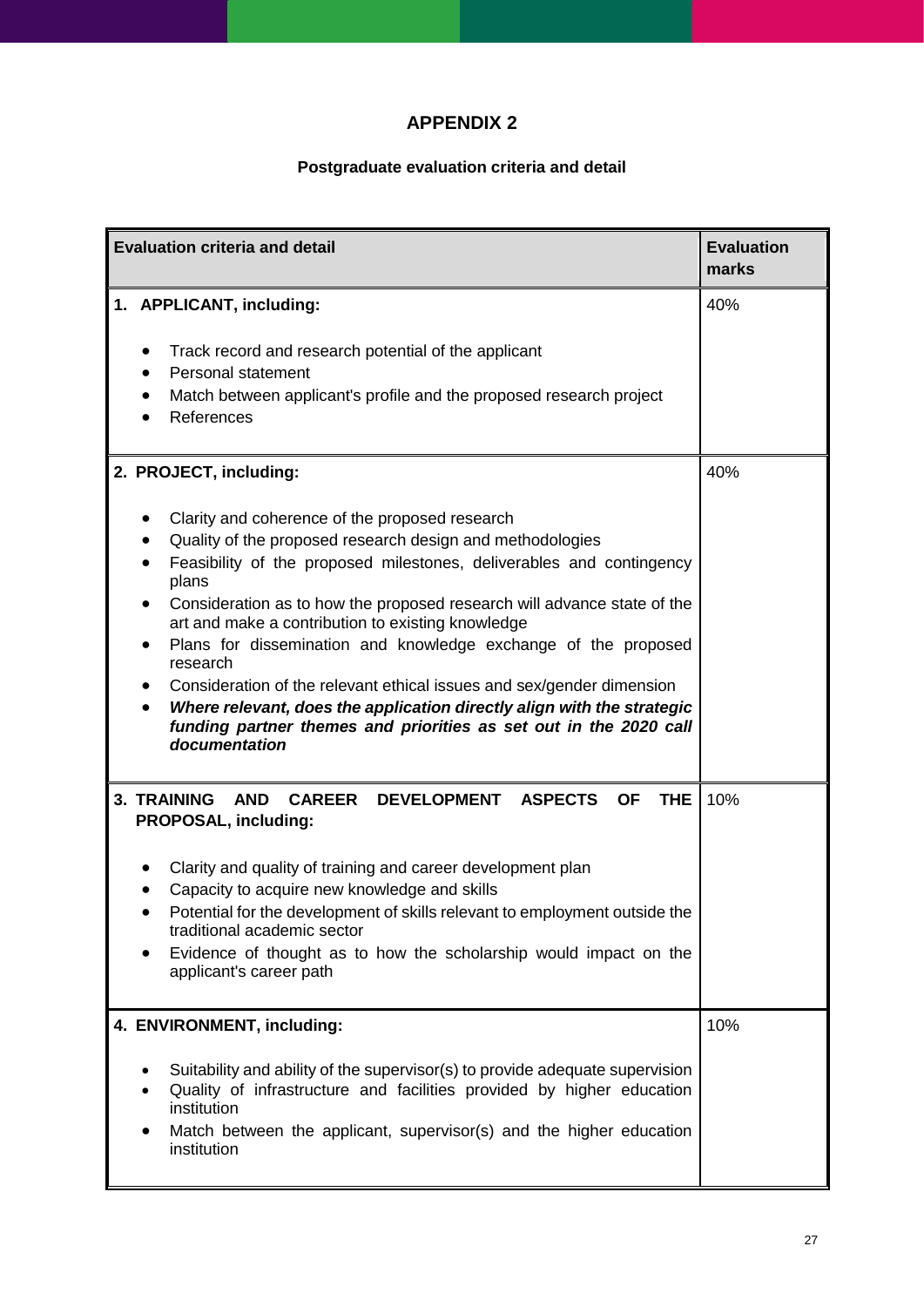# **APPENDIX 3**

#### **Guidance on the sex/gender dimension statement**

<span id="page-27-0"></span>While there are research projects in which biological sex and/or gender may not be relevant in terms of the research content, it is well established that, where relevant, integrating sex and gender analysis into the design, implementation, evaluation and dissemination of the research can lead to better results and opportunities.

The following is provided to help applicants complete the sex/gender dimension statement in the application. This is taken from the ['Gender in EU-funded research' toolkit,](http://www.yellowwindow.be/genderinresearch/downloads/YW2009_GenderToolKit_Module1.pdf) which aims to give the research community practical tools to integrate gender aspects into their research, including gender equality (equal outcomes for women and men) and integration of sex/gender analysis in research content. Please also refer to the [Gendered Innovations](http://genderedinnovations.stanford.edu/) website for examples of case studies in Science, Health and Medicine, Engineering and Environment.

**The best possible research validity:** Research should take into account the differences between men and women in the research population, and results will be more representative. General categories such as 'people', 'patients' or 'users' do not distinguish between men and women. Research based on such categories may well draw partial conclusions based on partial data. For example, research on a new breast cancer treatment should include male patients, so as to draw a complete picture. Most basic research with animal models focuses on males to the exclusion of females (Zucker et al., 2010; Marts et al., 2004). Research on economic migrants cannot limit itself to male points of view if it wants to understand the whole migrant population.

**Research ideas and hypotheses:** The relevance of biological sex and/or gender for and within the subject matter needs to be analysed and an assessment made as to whether these are relevant variables. The formulation of hypotheses can draw upon previous research and existing literature. Indeed, the body of knowledge on sex/gender issues has been steadily growing over recent decades and can serve as interesting reference material to build new hypotheses for future research.

**Project design and research methodology:** While research methodologies may vary, they all strive to represent (aspects of) reality. Whenever this reality concerns humans, any sound methodology should differentiate between the sexes and take into account the men's and women's situations equally. Groups such as 'citizens', 'patients', 'consumers', 'victims' or 'children' are therefore too general as categories.

**Research implementation:** *Data collection tools* (such as questionnaires and interview checklists) need to be gender-sensitive, use gender neutral language, and should make it possible to detect the different realities of men and women. This will help to avoid gender bias. For example, answers to be provided by the 'head of household' are not necessarily valid for all household members.

*Data analysis:* In most research concerning human subjects, data is routinely disaggregated by sex, which would logically lead to analyses according to sex. However, to date this is still not common practice. Systematically taking sex as a central variable and analysing other variables with respect to it (e.g. sex and age, sex and income, sex and mobility, sex and labour) will provide significant and useful insights. Involving gender-balanced end-user groups in the course of the research is also a good way of guaranteeing the highest impact.